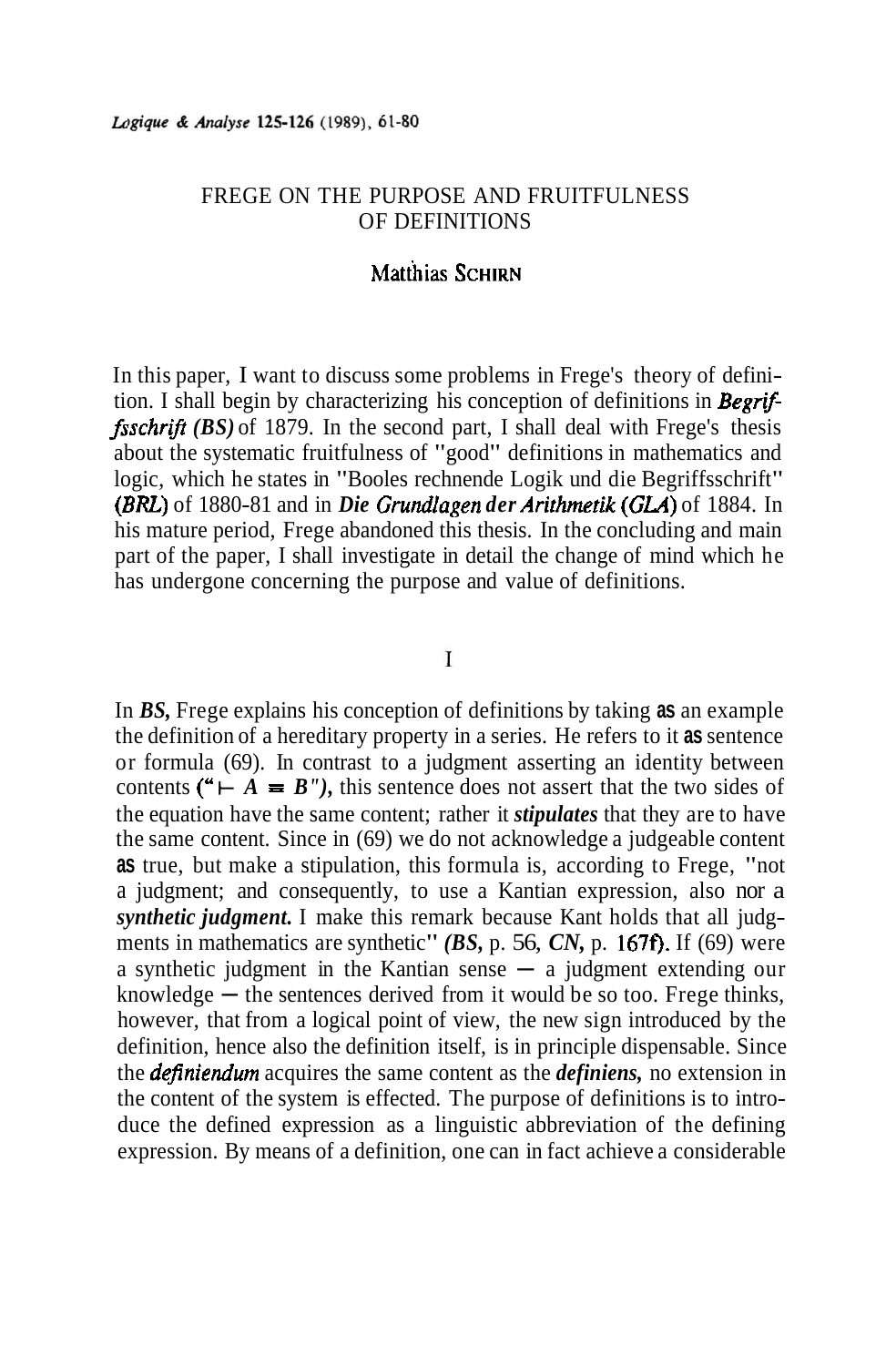simplification in the conduct of proof; but one does not create the possibility of carrying out proofs that would have been impossible without it. Frege seems to emphasize this when he says that nothing follows from sentence (69) which could not have been derived without it. In the present context, this remark presumably is also to explain why the judgments inferred from formula (69) cannot be synthetic. Frege's restriction of the purpose and usefulness of definitions to their function as abbreviations and simplifications is in accordance with his later theory of definition in **Grundgesetze** der Arithrnetik (GGA), "Uber die Grundlagen der Geometrie" (GLG *I,* 1903) and "Logik in der Mathematik"  $(LM)$ ; but it clashes with his thesis, stated in GLA, that the really fruitful definitions in mathematics are indispensable for constructing gapless proofs and that in deriving other statements from them our knowledge may be extended.

Once the content of the *definiens* has been bestowed upon the *definiendum* the definition is immediately turned into an analytic judgment; for "we can only get out what was put into the new symbols in the first place" (BS, p. 56, **CN,** p. 168). This dual role of formula (69) is indicated by the use of a double judgment-stroke. Thus, in derivations, (69) can be treated **as** an ordinary judgment, i.e., it can be used as a premise of inferences. To be sure, there it appears with only one judgment-stroke (see BS, *\$5* 25 **ff,** CN, pp. 170 **ff).** In *5* 27 of GGA, Frege describes in more precise terms the transformation of a definition into a sentence of Begriffsschrift (for short: sentence). There he says that the double-stroke of definition, which appears **as** a doubled judgment-stroke combined with a horizontal, is replaced by the judgment-stroke. The resulting sentence can now be used in proofs in the same way as an axiom or an already proved theorem. The fact that the definition of a hereditary property in a series is immediately transformed into an analytic judgment means that it becomes a tautology not extending our knowledge (cf. KS, p. 263, CP, p. 274; NS, pp. 224 ff, PW, pp. 207 **ff).** Thus the expression "analytic judgment" is used here precisely in the Kantian sense, as an equivalent for "epistemically trivial judgment". It is true that also according to Frege's own criterion of analyticity in GLA definitions turned into assertoric sentences are to be construed as analytic truths. Frege does, however, hold that there are analytic statements containing valuable extensions of our knowledge.

In \$ **3** of GLA, Frege defines an analytic truth as one which can be derived exclusively from general logical laws (i.e., from primitive truths of logic neither needing nor admitting proof relative to a particular system) and definitions. He adds that we must also take account of all sentences on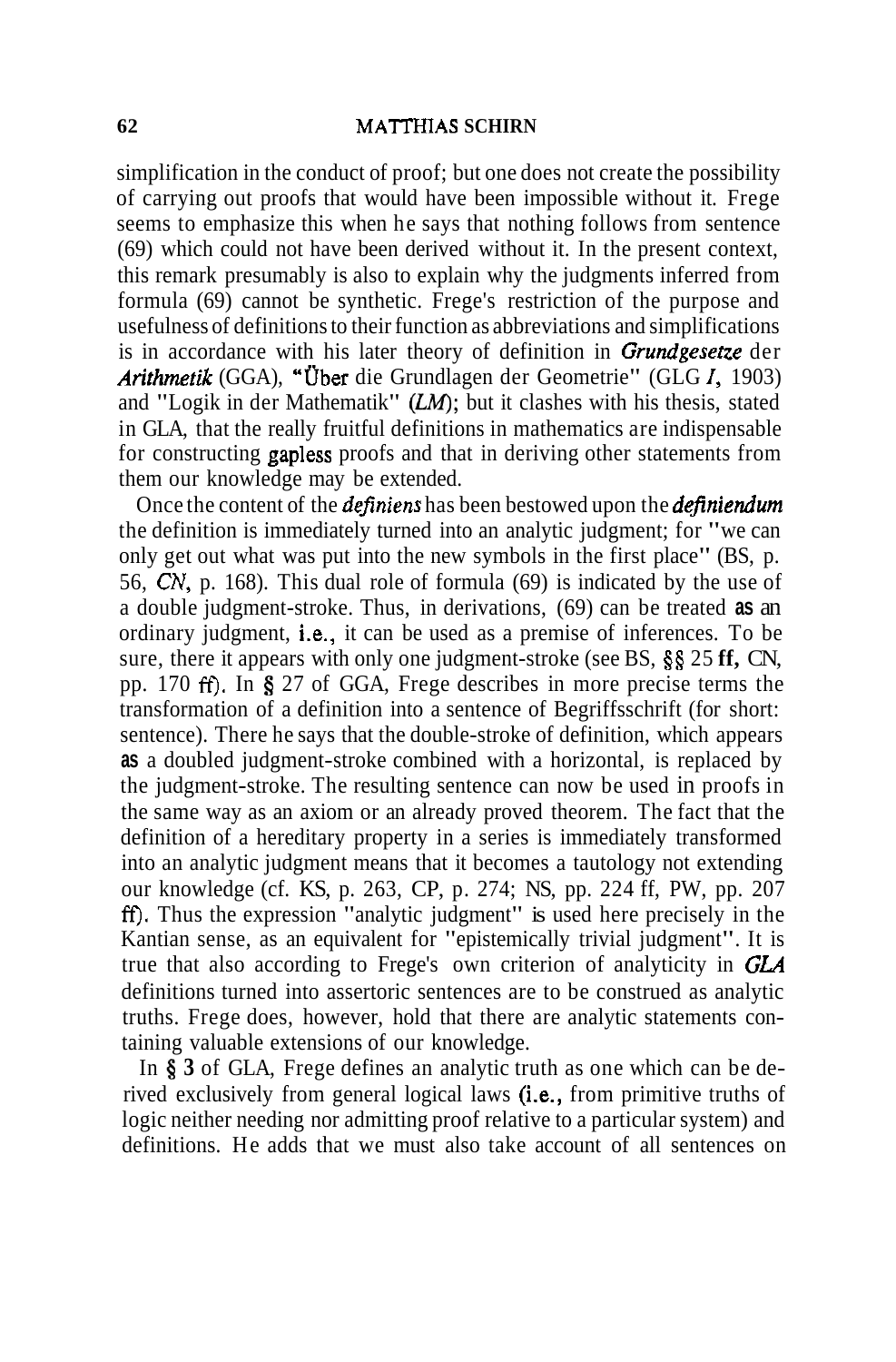which the admissibility of the definitions, appealed to in the proof, depends. In a footnote, Frege emphasizes that he does not intend to confer a new sense on the term "analytic" but only to state accurately what Kant has meant by it. However, in comparing this remark with the criticism Frege levels against Kant's definition of analytic judgments in **5** 88 of *GLA,* one cannot help feeling that in his footnote he exercises restraint and does not quite faithfully inform us about his real intention. For it is obvious that, in the light of his logicist thesis, Frege has to redefine the term "analytic". According to Kant, analytic judgments do not extend our knowledge, they are epistemically trivial. If Frege had endorsed Kant's conception of analyticity and, at the same time, adhered to his basic tenet that the truths of arithmetic are analytic, he would have been unable to account for the informativeness of arithmetical laws and true numerical equations of the form "a  $= b$ " in which "a" and "b" have different senses, i.e., refer to the same number in different ways. Thus Frege's remark in the footnote ought not to be taken at face value.

The fact that the truth of a sentence " $S$ " (or of the thought it expresses) is capable of being recognized by an immediate insight does, on Frege's view, not imply that **"S"** is trivially true. Thus he conceives of logical and geometrical axioms as self-evident truths but not as trivial truths. The converse implication does, however, hold: epistemic triviality implies selfevidence. The statement "Oxford  $=$  Oxford", for instance, is trivially true (i.e., uninformative) and henceself-evident; it is, of course, also analytically true. The same applies to all identity-statements of the form " $a = b$ " in which "a" and "b" not only refer to the same object but also express the same sense. Such statements can be transformed into statements of the form  $a = a''$  without altering their sense; and the latter are true  $\equiv$  at least in a logically perfect language (Begriffsschrift) where every well-formed singular term has exactly one reference  $-$  even in virtue of their logical form alone. For a true statement " $a = b$ " to be analytic, sameness of sense of "a" and "b" is a sufficient condition, but it is not a necessary one. Frege thinks that the self-evidence of a truth cannot serve as a general criterion of analyticity. According to him, there are sentences lacking self-evidence which nonetheless have to be acknowledged as analytically true as, for example, the equation "135664  $\pm$  37863 = 173527" or formula (133) of BS. The latter states that the ancestral of a many-one relation is a simple ordering when restricted to the objects to which a given object is ancestrally related.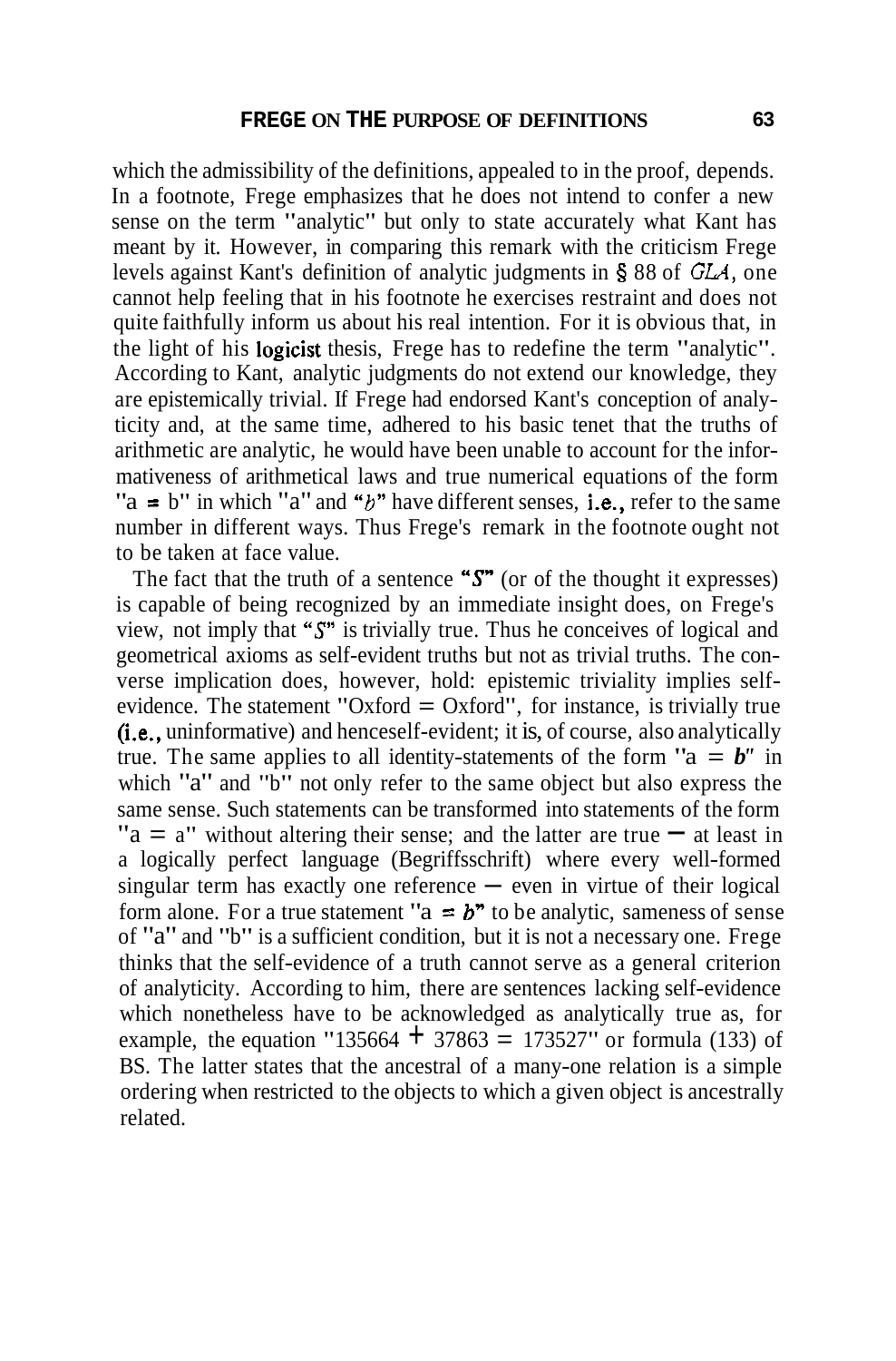## $\mathbf{I}$

In **5** 88 of **GLA,** Frege finds fault with what he sees as the narrowness of the Kantian definition of analyticity; for he believes it to be the source of underestimating the epistemic import and value of analytic judgments. Frege correctly observes that according to the Kantian definition of 'analytic", the division of judgments into analytic and synthetic is not exhaustive. Kant in fact only considers universal affirmative judgments:

there, we can speak of a subject concept and ask  $-$  as his definition there, we can speak of a subject concept and ask  $-$  as his definition requires  $-$  whether the predicate concept is contained in it or not. But how can we do this if the subject is an individual object? In these cases there can simply be no question of a subject concept in **KANT's** sense *(GLA,* FA, p. 100).

Even such simple sentences as " $F(a)$ ", " $G(a,b)$ " and " $\exists x F(x)$ " fall outside the scope of Kant's definitions of "analytic" and "synthetic". In the case of a universal affirmative judgment " $\forall x(F(x) \supset G(x))$ " too, Frege would prefer that we speak not of a subject concept and a predicate concept, but of a subordinated and a superordinated concept. For the distinction between subject and predicate is, as he has already explained, not to appear in his logical calculus $(1)$ .

The way in which Kant distinguishes between analytic and synthetic judgments rests on an understanding of the nature of concepts formed along the lines of the traditional **patterns** of Aristotelian logic. Recalling his example of an analytic judgment  $-$  "Gold is a yellow metal" (symbolically: " $\forall x(G(x) \supset Y(x) \land M(x)")$  - we easily see that Frege was justified in objecting that Kant seems to have defined the concept in terms of coordinate concepts. This, however, is one of the least fruitful kinds of concept formation. Already in BRL, Frege subjects the formation of concepts, that can be represented by the Boolean notation, to a critical scrutiny. Such a formation can only account for the construction of a concept through logical multiplication or addition, i.e., through conjunctive or disjunctive connection of coordinate characteristic marks or of previously given concepts.

(') **Cf. BS, p. Xlll** and **8** 3, **CN,** p. 107and *8* 3; **NS,** pp. 130,153.155, **PW, pp.** 120,141, 143; **KS, p. 168** footnote **2, CP, p.** 183 footnote **2; WE,** pp. 103, 164f. **PMC, pp.** 68, **100 ff.**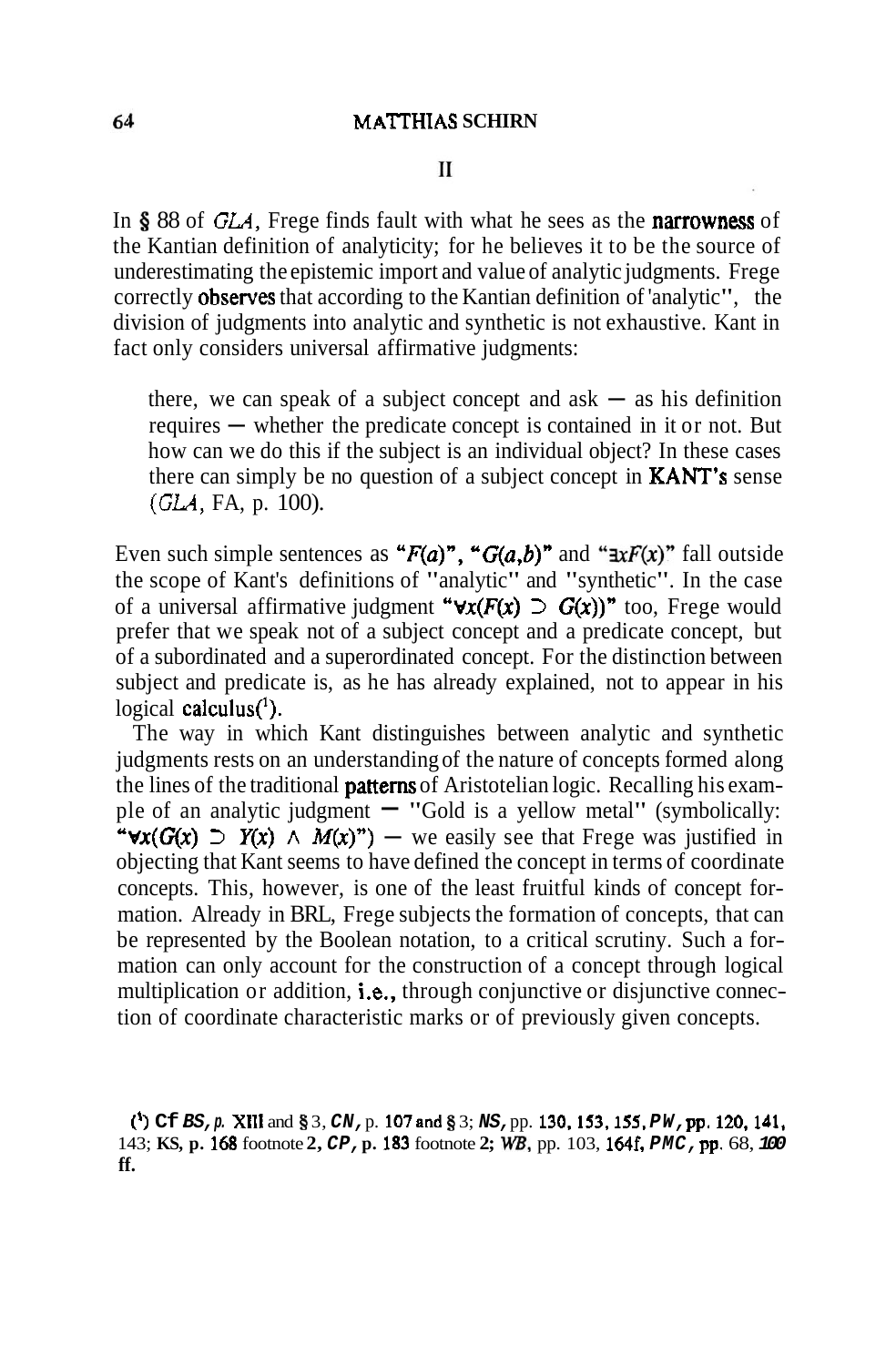In this sort of concept formation, one must, then, assume as given a system of concepts, or speaking metaphorically, a network of lines. These really already contain the new concepts: all one has to do is to use the lines already there to demarcate complete surface areas in a new way. It is the fact that attention is principally given to this sort of formation of new concepts from old ones, while other more fruitful ones are neglected which surely is responsible for the impression one easily gets in logic that for all our to-ing and fro-ing we never really leave the same spot (NS, p. 38, PW, p. 34).

This criticism of the Boolean method of concept formation is to be seen against Frege's thesis that judgments (judgeable contents) are prior to concepts. "As opposed to this, I start out from judgments and their contents, and not from concepts ... **1** only allow for the formation of concepts to proceed from judgments" (NS, p. 17, PW, p.  $16$ ) $(2)$ . Frege contrasts to the unfruitful kind of concept formation through conjunctive or disjunctive connection of coordinatecharacteristic marks his own method of scientifically fruitful concept formation through analysis of a judgeable content, as illustrated by means of several examples in *BRL.* Thus by splining, for instance, the judgeable content  $\frac{x}{8}(O_x + 4 = 12_0) -$  in words: **12** is a multiple of 4; that is, **12** follows  $\ddot{\textbf{O}}$  in the arithmetical series with difference  $4$  — into a *constant* and a *variable* part we may arrive at different concepts each of which has proved its fruitfulness in **mathematics** $(3)$ . To this way of forming concepts corresponds in effect the method of constructing concept- and relation-expressions (more generally: function-names) as explained by Frege in the sections 26 and 30 of GGA, and which I in short refer to as 'gap **formation"**( $\bullet$ ). (1) If in the above judgeable content we regard the

(') **See** the detailed examination of Frege's priority thesis in Schirn **[1984].** 

(') Numbers with opposed signs are here excluded from the concept of the multiple. **0** is considered as a multiple of itself. Concerning the delinition of " $\frac{y}{6}f(x_y,y_\beta)$ " - in words: "y follows  $x$  in the f-series" or "x precedes y in the f-series"  $=$  see BS, CN, § 26; NS, p. 24, **PW,** p. 22.

(\*) Concerningthe following examples see NS, p. 36, PW. pp. 32f. I retain the terminology employed by Frege in **BRL.** In  $\S$  26 of GGA I, Frege states three rules governing the correct formation of function-names. I call these rules "rules (principles) of gap formation". As will be obvious, their application presupposes the prior application of the rule of insertion  $(i.e.,)$ the insertionofadmissible argument-expressions into the argument-places of function-names), and, in the first place, to **primitive** function-names. According to the first rule, we remove from a complex proper name (function-value name) a proper name that fonns a part of it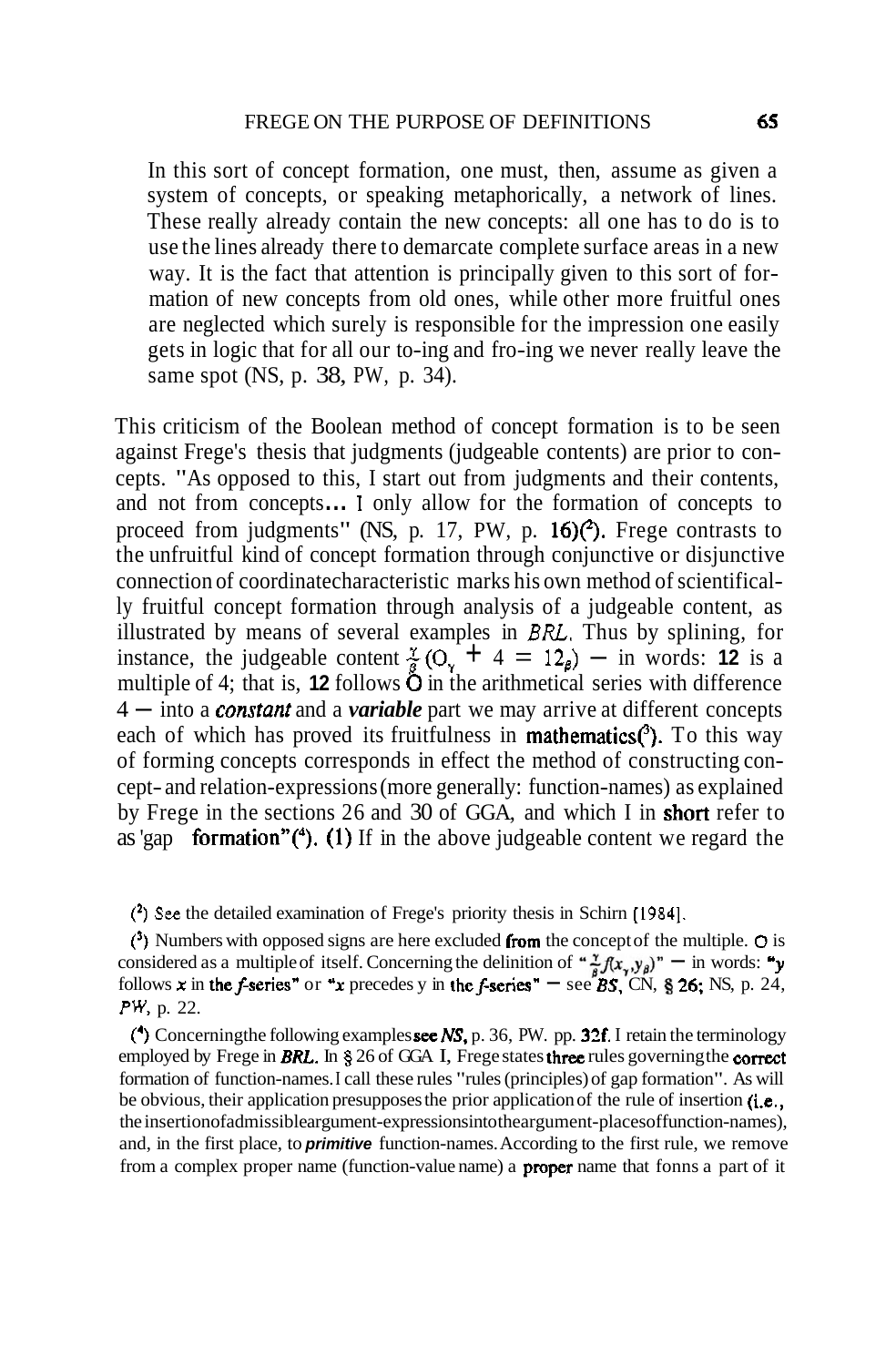number 12 as replaceable by something else  $-$  what is indicated by substituting for 12 –, we obtain the concept of the multiple of 4:  $\frac{7}{8}$  (O<sub>x</sub> + 4 =  $x_{\beta}$ ). (2) If we further imagine the number 4 as replaceable within this concept, we attain the concept of the relation of a number to its multiple:  $\beta$  3<br>4<sup> $\Upsilon$ </sup>F (To this formation of a first-level concept and of a corresponds the application of the first and the second rule of gap formation in GGA.) (3) If in the above judgeable content we consider the number 4 alone **as** replaceable, we form the concept of the common (aliquot) factor of 12:  $\frac{\gamma}{6}$  (O<sub>x</sub> + x = 12,).

In comparing the Boolean definitions with Frege's definitions of the continuity of a function('), of a limit( $\delta$ ) and of following in a series( $\delta$ ), we find that Frege does not use boundary lines of already available concepts to form the boundaries of the new ones. Rather his definitions draw entirely new boundary lines; every element in them "is intimately, I might almost say organically, connected with the others" **(GL4,** FA, p. 100). And this is exactly the source of their scientific fruitfulness. Here too, already known concepts are used to construct the new ones. But now these familiar concepts are linked with each other in various ways by means of the signs for generality, negation and the conditional.

What we shall be able to infer from them, cannot be inspected **in** advance; here, we are not simply taking out of the box again what we have just put into it. The conclusions we draw from them extend our knowledge, and ought therefore, on KANT's view, to be regarded as

(') **See NS,** pp. **26** if, example **13, PW,** pp. **24** ff.

(') **See NS.** p. **27.** example **16. PW, p. 25.** 

(3 *See BS,* **CN, g** *26.* 

or coincides with it, at some or all of the places where it occurs and mark the  $\text{gap}(s)$  so formed as a single argument-place of type **1,** i.e., appropriate to admit proper names. We thereby obtain a one-place first-level function-name. Following the second rule. we remove from a complex one-place first-level function-name a proper name at some or all of the places where it occurs in it and render recognizable the resulting  $\frac{gap(s)}{s}$  as a single argumentplace of type 1. We thereby form a two-place first-level lunction-name. According to the third principle, we remove from a complex proper name a monadic, **respectively** dyadic, first-level function-name at some or all of the places where it occurs and mark the **gap(s)** as a single argument-place of type **2** (appropriate to admit monadic first-level functionnames), respectively of type **3** (appropriate to admit dyadic first-level function-names), We thereby construct a second-level function-name with one argument-place of type **2,** respectively of type **3.**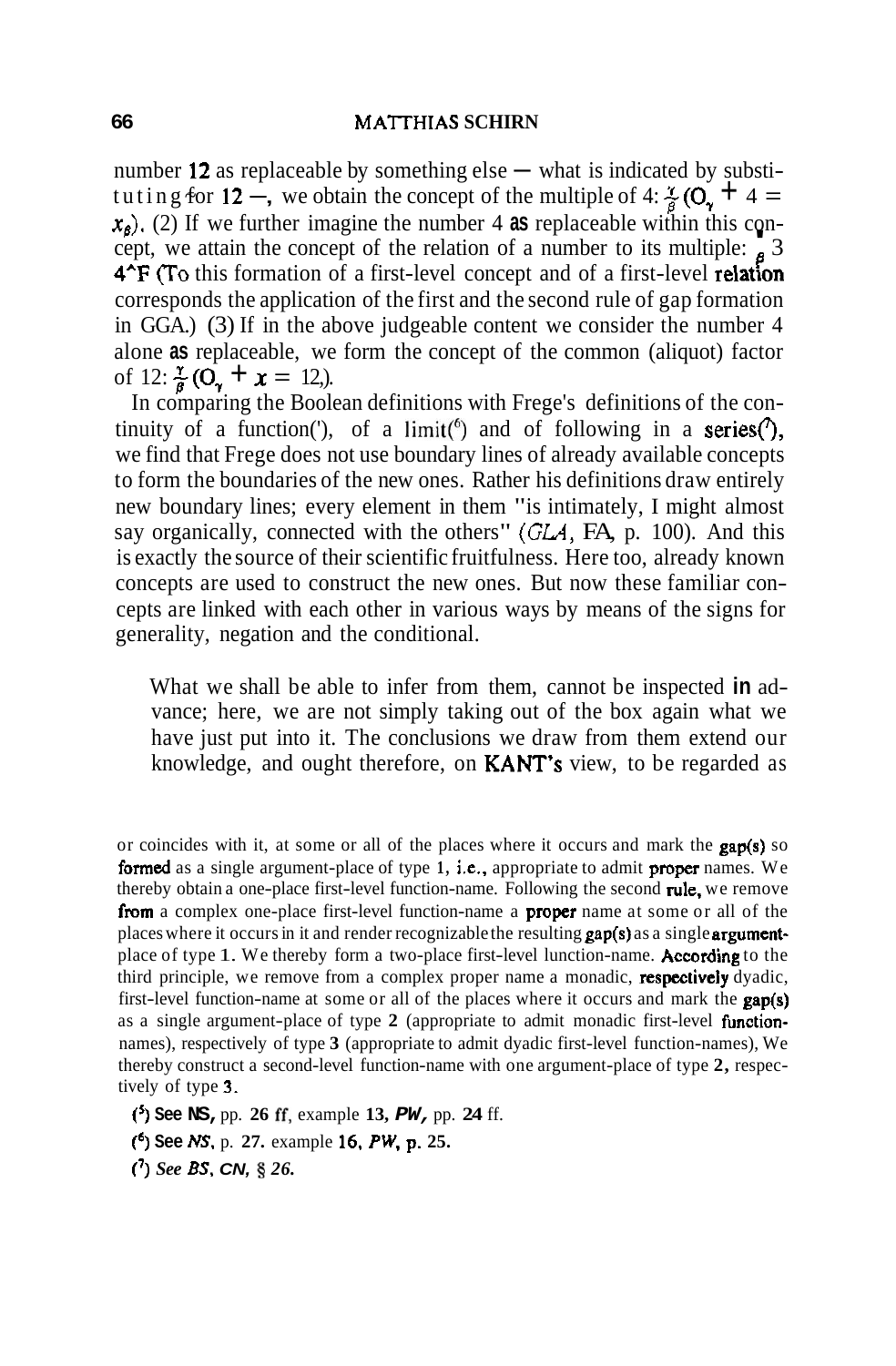synthetic; and yet they can be proved by purely logical means, and are thus analytic.

The **truth** is that they are contained in the definitions, but as plants are contained in their seeds, not as beams are contained in a house. Often we need several definitions for the proof of some sentence, which consequently is not contained in any one of them alone, yet does follow purely logically from all of them together **(GLA, FA,** pp. 100f).

In **5** 91 of **GLA,** Frege offers formula (133) of **BS** as an example of such a sentence; it is here rendered somewhat differently from its original form:

If the relation of every number of a series to its successor is one- or many-one, and if m and y follow in that series after **x,** then either y comes in that series before m, or it coincides with m, or it follows after m.

Frege emphasizes that this sentence might at first sight appear to be synthetic. Its proof, however, does not rely on any axiom of intuition, as is guaranteed by the fact that in the chain of inference no link is missing. For it is precisely the lack of gaps in the conduct of proof which brings to light every axiom or every assumption upon which a proof is based; only in this way do we gain a secure basis for assessing the epistemological status of the law that is proved (cf. **GLA, FA,**  $\frac{88}{90}$  **ff; GGA I,** pp. VII, 1, BLA, pp. **3, 29).** From the proof of formula (133) we can see  $\overline{\phantom{a}}$  so Frege claims  $\overline{\phantom{a}}$  that **sentences** extending our knowledge may contain analytic judgments.

In **BRL** and **GLA,** the usefulness of definitions in mathematics and logic is not generally seen as restricted to their function as abbreviations and simplifications. The distinguishing mark of "really good" definitions lies rather in the fact that they embody a process of fruitful concept formation. This process takes place by analyzing a judgeable content into a constant and a variable part, by applying the method of gap formation respectively. In the context of **GLA,** a definition has to prove its worth by creating the possibility of giving gapless proofs. "Those that could just as well be omitted and leave no link missing in the chain of proofs should be rejected as completely worthless" **(GLA,** FA, **5** 70; see also **GLA, FA,** p. **XXI).** In **GLA,** Frege thus seems to regard his definitions of Number, of equinumerosity, of following in a series etc. as indispensable means of proving the fundamental principles of arithmetic in a gapless (and purely logical) manner. Thus, for instance, the definition of Number as the extension of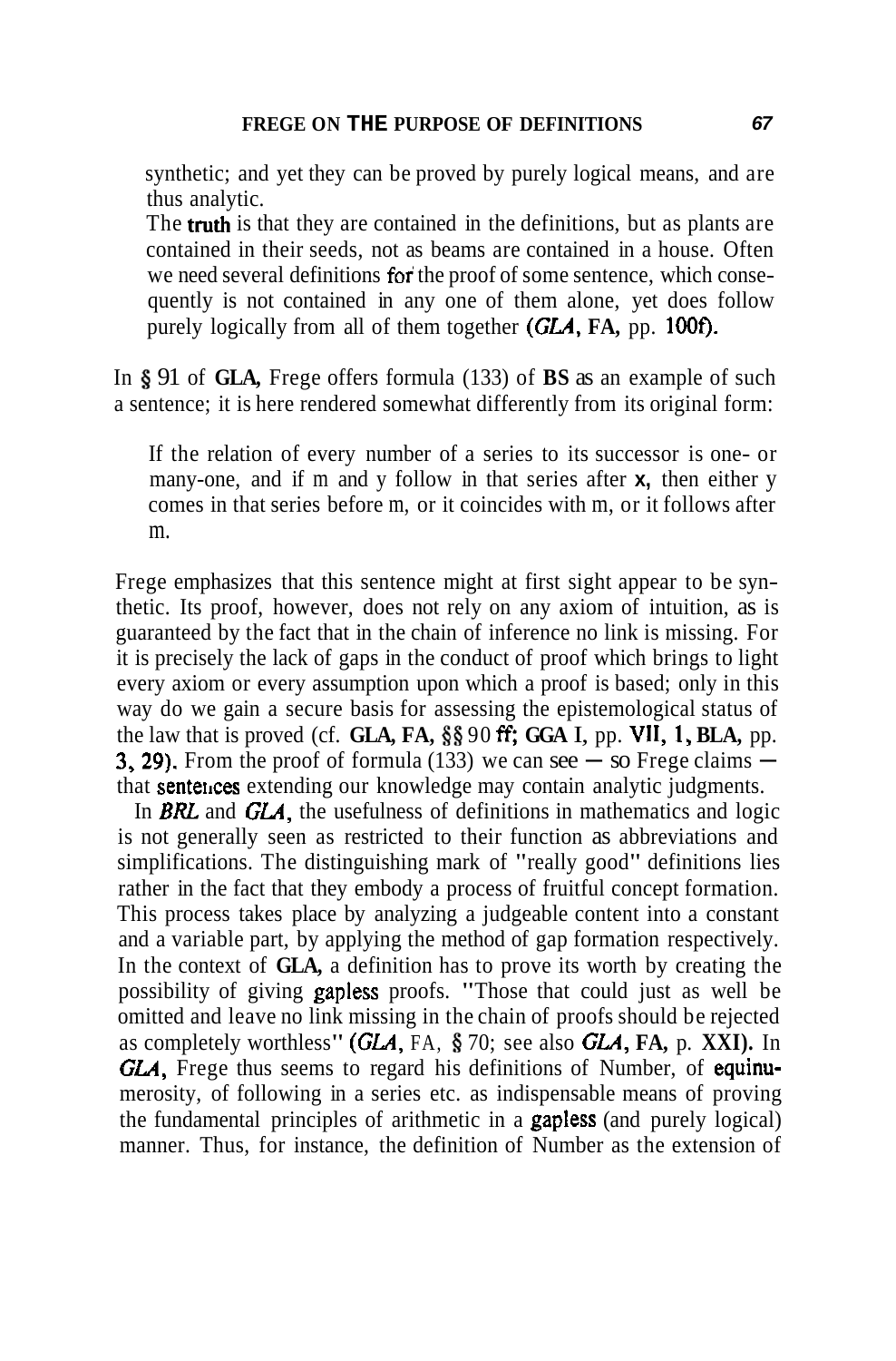a concept will prove fruitful only if it is possible to derive from it the familiar properties of the natural numbers. Already in the introductory remarks in **5** 4 of GLA we seem to encounter the idea that appropriate definitions are indispensable for a gapless conduct of proof. In trying to satisfy the inescapable demand for strict proofs of the basic laws of arithmetic, we are, according to Frege, bound sooner or later to arrive at sentences whose proof only becomes possible once we analyze their component concepts (to be more precise: the concept-expressions occurring in them) into simpler concepts or else reduce them to something more general. He further adds: "Now here it is above all Number which has to be either defined or recognized as indefinable. On the outcome of this task will depend the decision as to the nature of the laws of arithmetic" (GLA, FA,  $p. 5$ ).

Only when we have, through definition, reduced the concepts and relations of arithmetic to something more general  $-$  which, in the context of the logicist programme, means to reduce them to purely logical concepts and relations — is the possibility of strict and concise proof of the fundamental principles of arithmetic secured. In the introduction of GGA, Frege reminds us of the fact that in GLA Number was reduced to the relation of equinumerosity and this in turn to many-one correspondence. He writes: "If I am right in thinking that arithmetic is a branch of pure logic, then a purely logical expression must be selected for 'correspondence'. I choose 'relation' for this purpose. Concept and relation are the foundation-stones upon which I erect my structure" (GGA I, p. **3,** BLA, p. **32).** When Frege talks of the "dissolution" of concepts into simpler ones in § 4 of **GLA**, he may be thinking of what he later in LM, though with some reservations, called an analytic definition. There he grants that a definition yielding a logical analysis may enable us to prove a truth which would otherwise have been unprovable. I shall return to this idea.

## $III$

After the systematic development of a theory of definition in  $GGA(\hat{C})$ , Frege abandoned his former conception of the fruitfulness of good defini-

**(9 Cf.** *GGA* **I,** *BU,* **pan 2. 'Delinitions". especially 9 33 where Frege states seven principles ofdefinition: see also** *GGA* **11, 9 55-67; NS, pp. 164-170, PW, pp. 152-156; WB,**  pp. 181-186, 194-198, PMC. pp. 112-118, 125-129.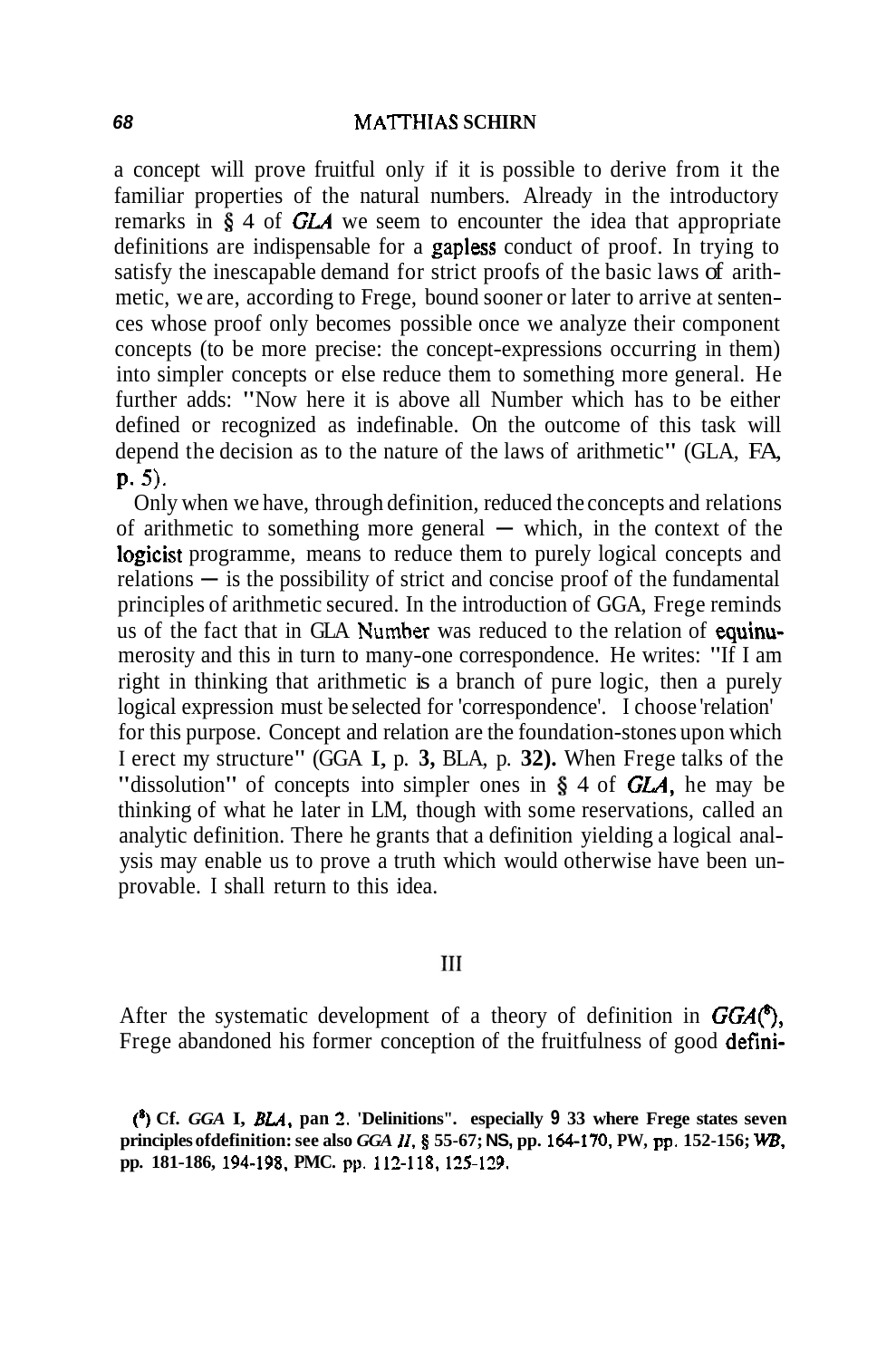tions, *as* expressed in *BRL* and in *GLA.* In what follows, I want to examine this change in how the usefulness of definitions is assessed.

In order to prevent possible misunderstandings, let me begin by listing the characteristic marks of *fruitful* definitions *as* encountered in *GLA*: (1) they represent a kind of concept formation in which, to use Frege's geometrical image, entirely new boundary lines are drawn; **(2)** they enable us to carry out gapless proofs, something that would have been impossible without them; **(3)** we may draw inferences from them which extend our knowledge. This, however, is not to say that a fruitful definition **as** such adds to our knowledge. Frege nowhere claimed that it does.

I shall now turn to the question of how Frege abandoned his former convictions on the nature of definitions. In *GLG* 1 (1903), we are told that a definition proper is nothing but a means for collecting a complex content (sense) into a short sign, thereby making the sign easier for us to handle. In this alone consists the usefulness of definitions in mathematics. "Never may a definition strive for more. And if it does, if it wants to engender real knowledge, to save us a proof, then it degenerates into logical sleight of hand" (KS, p. 263, CP, p. 275). In a footnote, Frege observes that one could add **as** a feature of the usefulness of definitions that they enable us to attain a clearer grasp of the sense of a word, which before was only "half-consciously" associated with that word. This, however, is less an aspect of the usefulness of the definition itself, as of the practice of defining. Once the definition has been put forward it is irrelevant whether the defined word or sign was introduced for the first time or whether a sense was already attached to it<sup>(2)</sup>. The idea that a definition is capable of producing genuine knowledge, of sparing us the trouble of proof, is also incompatible with Frege's view of definitions in *GLA*. In his criticism of **Hankel's** formal theory of negative, fractional, irrational and complex numbers *(GLA,* FA, **\$5** 92 **ff),** we see that he denies definitions any creative potential. **A** clear expression of the thesis of the non-creativity of definitions is to be found in the preface to *GGA:* "Just as a geographer does not create a sea when he draws boundary lines and says: the part of the ocean's surface bounded by these lines I am going to call the Yellow Sea, so too the mathematician cannot really create anything by his defining" *(GGA* I, p. XIII, *BLA,* p. 11;

<sup>(4</sup> **See also GLG 11 (1906) in KS. p. 290, CP. pp. 302f. Frege points out that the mental activity preceding the formulation of a definition does not appear in the systematic construction of mathematics. Hence, it is irrelevant whether this activity was analytic or constructive,**  whether the *definiendum* had already been used before or whether it was newly invented.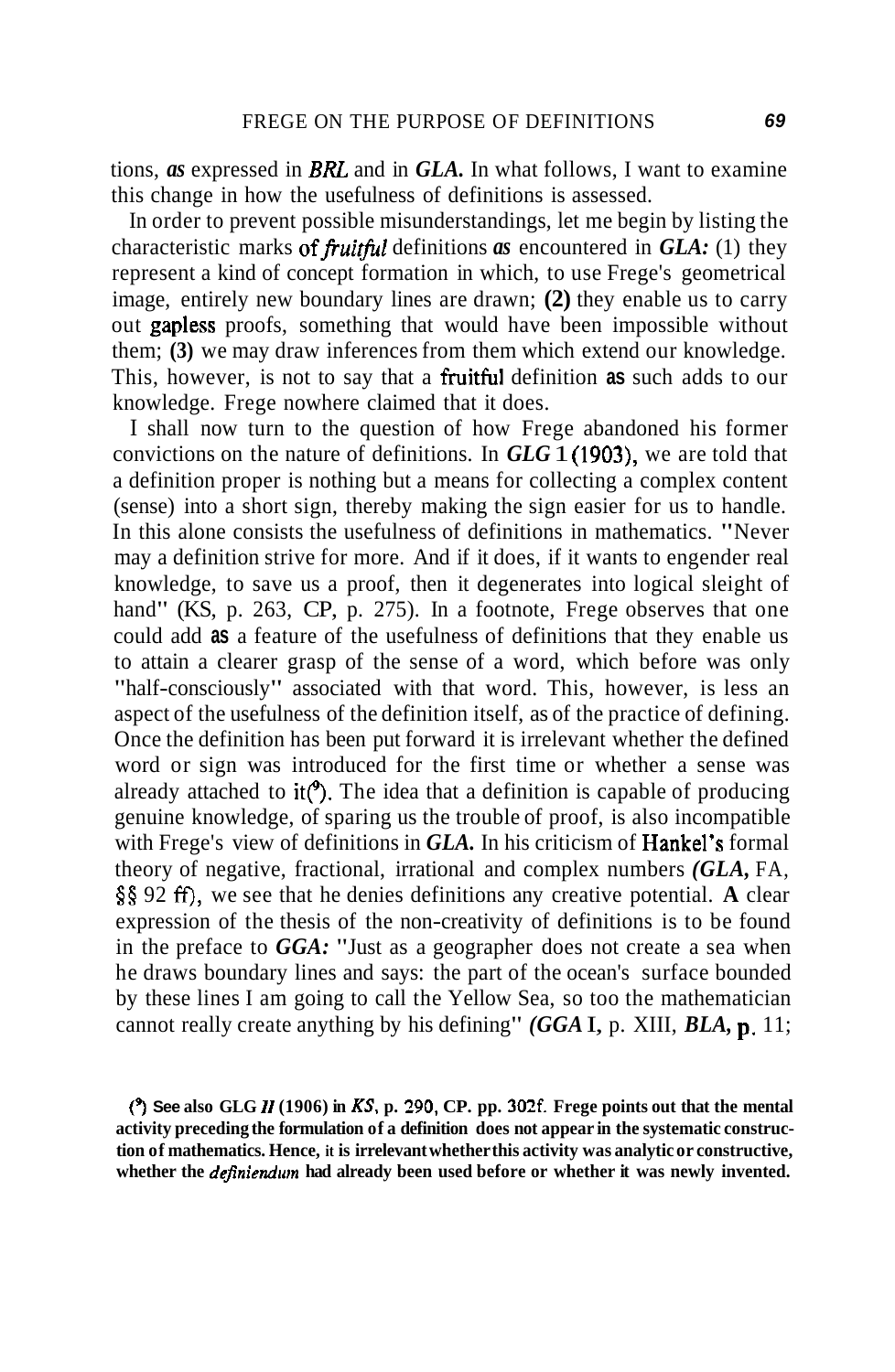see also GGA I, p. VI, *BLA,* p. 2 and KS, p. 127, CP, p. 139). What we need to notice is that confining the usefulness of definitions to their abbreviator~ and simplificatory function in **GLG** I (1903) contradicts the conception of the fruitfulness of good definitions advocated in  $GLA$ .

Also in **GLG** I (1906), Frege stresses the simplification achieved by their means as the primary purpose of definitions proper, i.e., of constructive definitions. He then considers the following case. Suppose that the defined sign was not newly invented, hut was already in use in ordinary discourse or in a scientific treatment that precedes the truly systematic one. As a **rule**, however, this use is too vague or tluctuating for strict scientific purposes. Nevertheless, let us assume that it does satisfy the highest demands for precision. It might then seem that a definition is superfluous. Yet, Frege insists that even in such a case we cannot dispense with a definition; for its real significance lies in the logical construction out of the primitive elements of the system. The insight into the logical structure which it grants is not only valuable in itself, it is also a precondition for understanding the logical relations between the truths of the system. The definition is thus a constituent of the system of science (cf. KS, p.  $289$ , CP, pp.  $301f$ ).

According to these remarks, thevalue and usefulness of definitions proper consist nor only in their practical function as abbreviations and simplifications. Rather, they prove fruitful when viewed from the perspective of the notion of a system, insofar as they provide valuable insights into the construction of the system, consequently into the network of inferential links in it. Definitions do not extend the content of a system. They do not allow for proofs that would have been impossible without them. Frege's characterization of the real significance of constructive definitions as constituents of a mathematical system at the same time touches on the issue concerning the value of mathematical knowledge. In the posthumously published paper "Logische Mängel in der Mathematik", he emphasizes that, regarding mathematical knowledge, graspingthelogical connections between thetruths of a mathematical system is more important than its content. He writes: "If you ask what constitutes the value of mathematical knowledge, the answer must be: not so much what is known as how it is known, not so much its subject-matter as the degree to which it is intellectually perspicuous and affords insight into its logical interrelations" (NS, p. 171, PW, p. 157; see also NS, p. 221, PW, p. 205).

In **LM** (1914), where Frege deals extensively with the role and nature of definitions and distinguishes constructive from analytic definitions, he ignores that aspect of the usefulness of definitions proper which was brought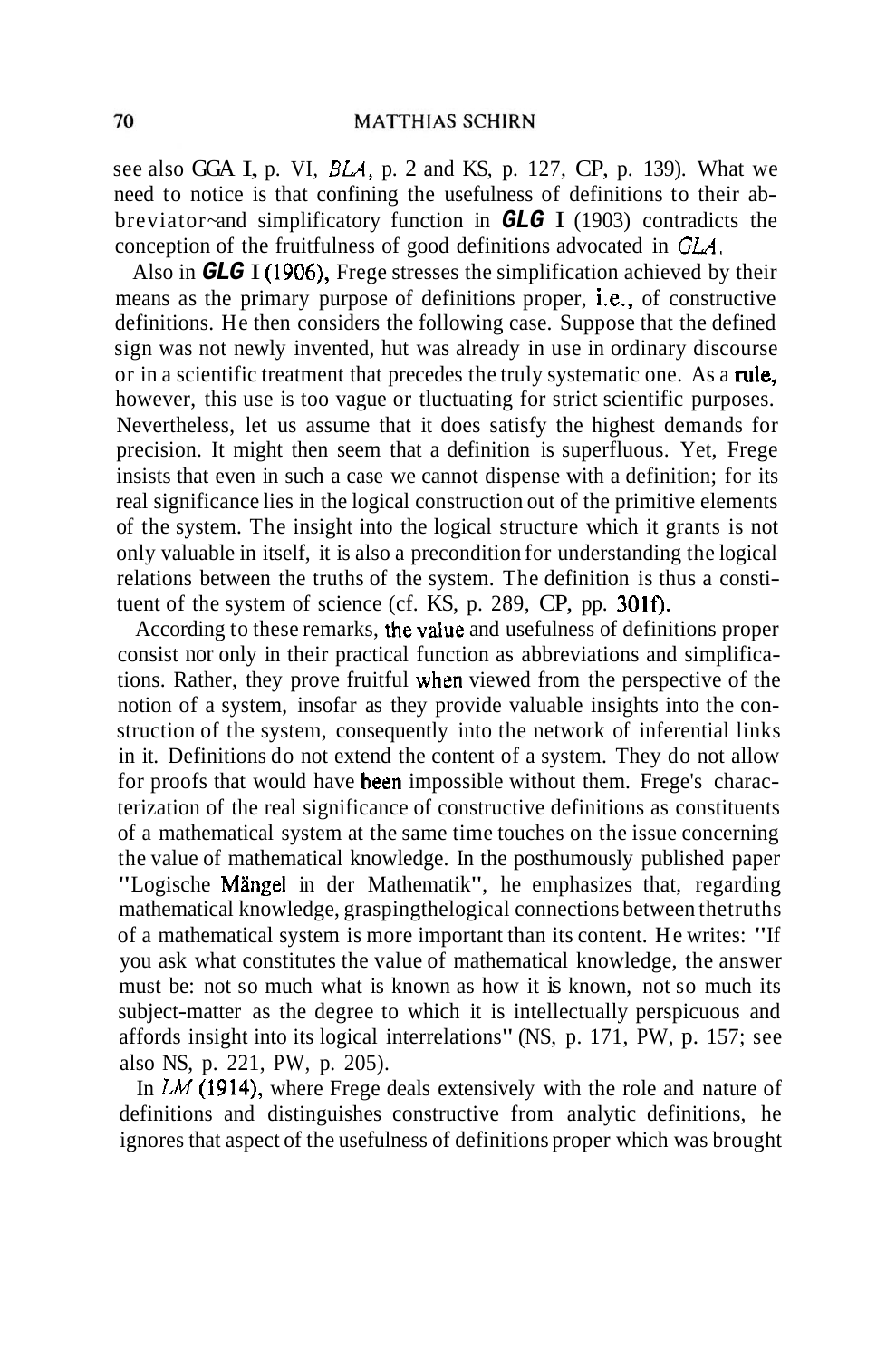to light in GLG **I(1906):** their granting understanding of the logical structure of a system. From a logical point of view, definitions are here said to be entirely inessential and dispensable<sup>(10</sup>). The following line of thought is intended to clarify this. A definition transformed into an assertoric sentence is only apparently used as a premise in the construction of a mathematical system. Frege says *apparently,* for what is here presented in the form of an inference is no source of new knowledge, but in fact only a means of effecting an alteration of expression; and this alteration is, theoretically speaking, dispensable (cf. NS, p. 225, PW, p. 208). **A** definition in the proper sense of the word cannot secure the provability of a thought which would be unprovable without it. In presenting as a definition a sentence whose role is to secure the provability of a truth, what we have is not at all a pure definition, **i.e.**, an arbitrary stipulation introducing a new simple sign for a complex sign, whose sense results from the way it is put together. Rather, the sentence in question has to contain something which either, being regarded **as** a theorem stands in need of proof, or else has to be recognized **as** an axiom.

We need, however, to distinguish between the sentence and the thought it expresses. When we replace the *definiens* as a constituent expression of a sentence by the *definiendum* it is true that we obtain a different sentence, but we do not get a different thought. If we want to prove the thought in such a way that the *sentence* reached by the above substitution occurs in the proof, then we do need the definition. However, if the thought in question is at all provable within the mathematical system, if it does not have the status of an axiom in it, then we can always prove it in its original sentential form, without recourse to the definition.

The upshot, so far, is as follows. However considerable in practice the simplification of expression, conciseness of the chain of inference and perspicuity of proof achieved by means of constructive definitions may be, in principle such definitions do not affect the provability of a thought. They can only have an essential role in the system if the *sentence* is taken *as* the object of proof. Yet even here, where we view the inference drawn from a definition turned into an assertoric sentence as being an inference from a premise qua sentence (and not qua true thought) to the conclusion qua sentence, no new knowledge is attained. And, to be sure, according to Frege what we prove is not sentences, but thoughts.

#### **('7 Frege stresses that they are nevertheless of great psychological importance.**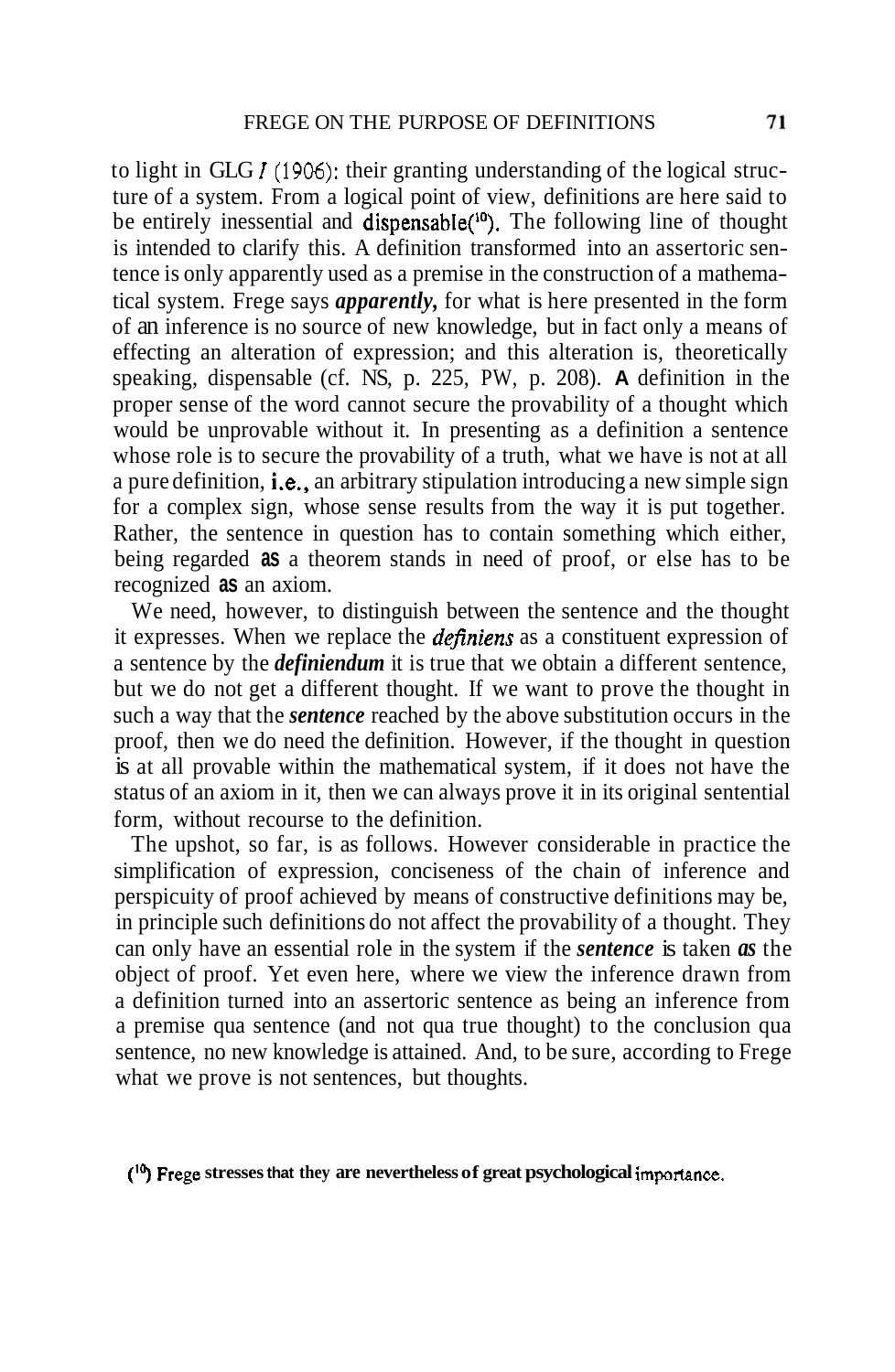The above reasoning conflicts with the conception of the fruitfulness of good definitions, stressed, as it was, in **GLA.** When Frege comes to describe the nature of constructive definitions in **LM** he does not mention at all the first characteristic mark of fruitful definitions - their representing a process of genuine concept formation. The remaining two characteristic marks, intimately connected with the first, turn out to be incompatible with the purpose of definitions proper. Admittedly, Frege is well aware in **LM** that himately coinceted with the first, tarn out to be incomparible with the<br>purpose of definitions proper. Admittedly, Frege is well aware in  $LM$  that<br>his disparaging attitude towards the usefulness of definitions  $-$  their b purpose of definitions proper. Admittedary, 1 rege is well aware in 2.4 that<br>his disparaging attitude towards the usefulness of definitions — their being,<br>from a logical point of view, wholly inessential — may provoke obje Thus it might be objected that a definition does after all yield a logical analysis of the sense of a sign, and therefore does provide knowledge of the parts of that sense. The analytical activity is surely not to be ignored as irrelevant. Frege is sensitive to the above objection and regards it as to some extent justified. The possihility of a science discovering, as it develops, that the sense of an expression which it had long considered as simple is in fact capable of being split up into simpler logical constituents, is a real one. By means of such an analysis the number of axioms of that science may allow for reduction. For it may be that a true thought containing a complex constituent is provahle only once this constituent is further analyzed. This is because the thought may be provahle from truths containing parts arrived at by analyzing the complex constituent. Frege concedes: "This is why it seems that a proof may be possihle hy means of a definition, if it provides an analysis, which would not he possihle without this analysis, and this seems to contradict what we said earlier. Thus what seemed to be an axiom before the analysis can appear as a theorem after the analysis" (NS, p. 226, PW, p. 209).

Frege does not explicitly address the question of whether we are here facing a real or an apparent contradiction. I believe, however, that it is possible to solve this difficulty by examining how he characterizes the status of so-called analytic definitions in contrast to constructive definitions. Let us therefore take a closer look at his characterization.

An analytic definition carves up the complex sense of a simple sign **"A\***  of long-established use into simpler components. The composite expression "Q" formed by this method represents the analysis; the complex sense of "Q" must result from the familiar senses of its parts and the manner "Q" is put together. Since "A" already has a sense, the identity of the sense of "A" and that of "Q" does not rest on an arbitrary stipulation. It can be recognized only by an immediate insight. But if this is the case, then the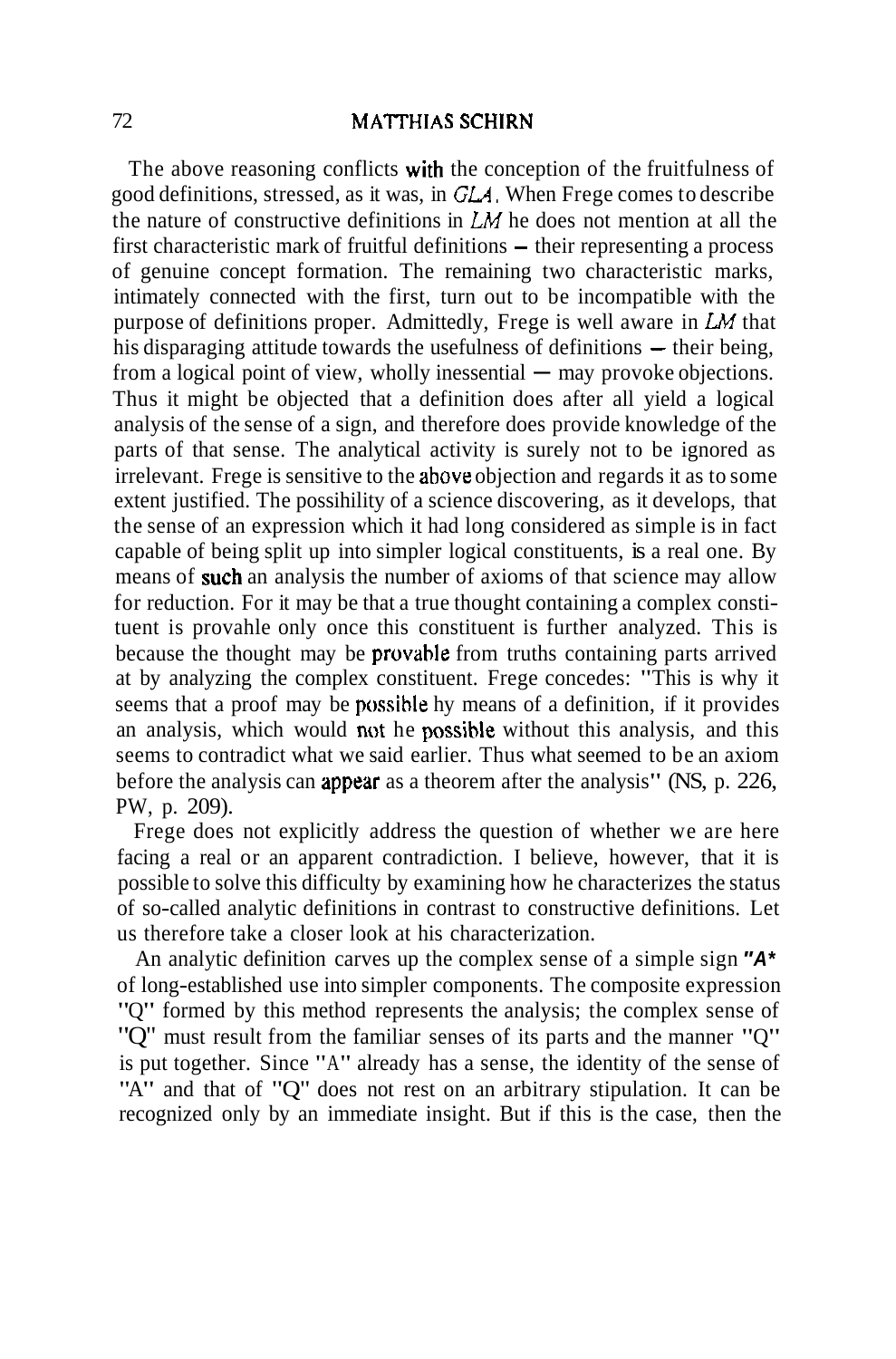identity of sense is an axiom("). For this reason, Frege suggests that we altogether avoid the word "definition" in dealing with the logical analysis of the sense of a simple sign which already has an established use. The correctness of an analysis cannot be proved. The only criterion of correctness is our immediate insight into the complete coincidence of the sense of the simple expression and that of the composite expression.

Let us suppose that correct analytic definitions, being axioms, form admissible constituents of a mathematical system, that they belong to its unprovable primitive truths. This implies that they can be used as premises in the construction of the system. Yet neither they nor what is inferred from them provides new knowledge. In that respect, they are indistinguishable from constructive definitions transformed into assertoric sentences. It holds equally for both kinds of definition that the thought, which a sentence expresses, is not affected by substituting the *definiendum* for the *defini*expresses, is not affected by substituting the *definiendum* for the *definitions*<sup>(12</sup>). Frege thus describes this role of analytic definitions — their mak $ens(^{12})$ . Frege thus describes this role of analytic definitions — their making proofs possible – as follows: it is perhaps possible to prove a truth (containing a complex constituent), that was hitherto thought unprovable, by using truths in which the elements attained through analysis of the complex constituent occur. The impression that this contradicts his earlier thesis that a definition cannot secure the provability of a truth is deceptive. This is because the analytic definition resting on an immediate grasp of an identity of sense is not at all a pure definition, but something to be acknowledged as an axiom.

It now becomes a pressing question whether, in the light of the distinction between constructive and analytic definitions drawn (with some reservations) in LM, the definitions of Number, following in a series etc., which Frege puts forward in **GLA,** are to he classified as analytic. In favour of an aftirmative answer it could he adduced that the **definiendum** is here always an expression of long-established  $use(^{13})$ , with which we associate a sense,

**<sup>(</sup>'I) In LM (NS, p. 1-27, PW, p.** *206).* **Frege does not use the word** *"Lehrsatz"* **but** *'lheorem*", and not "*Grundsatz*" but "*Axiom*", understanding by theorems and axioms true **thoughts.** 

*<sup>(&#</sup>x27;3* **For the sake of convenience, I retain the expression 'analytic definition". Of course one** cannot, strictly speaking, speak of the *definiendum* and the *definiens* of an axiom.

**<sup>(</sup>I3) Admittedly, this is not true ofthe term "equinumerous"** *("gleichzahlig* ") **Frege himself requests that this word be considered an arbitrarily chosen symbol whose meaning is to be taken, not from its linguistic composition, but from the following stipulation (definition): The concept F is equinumerous with the concept G if and only if there is a relation R which**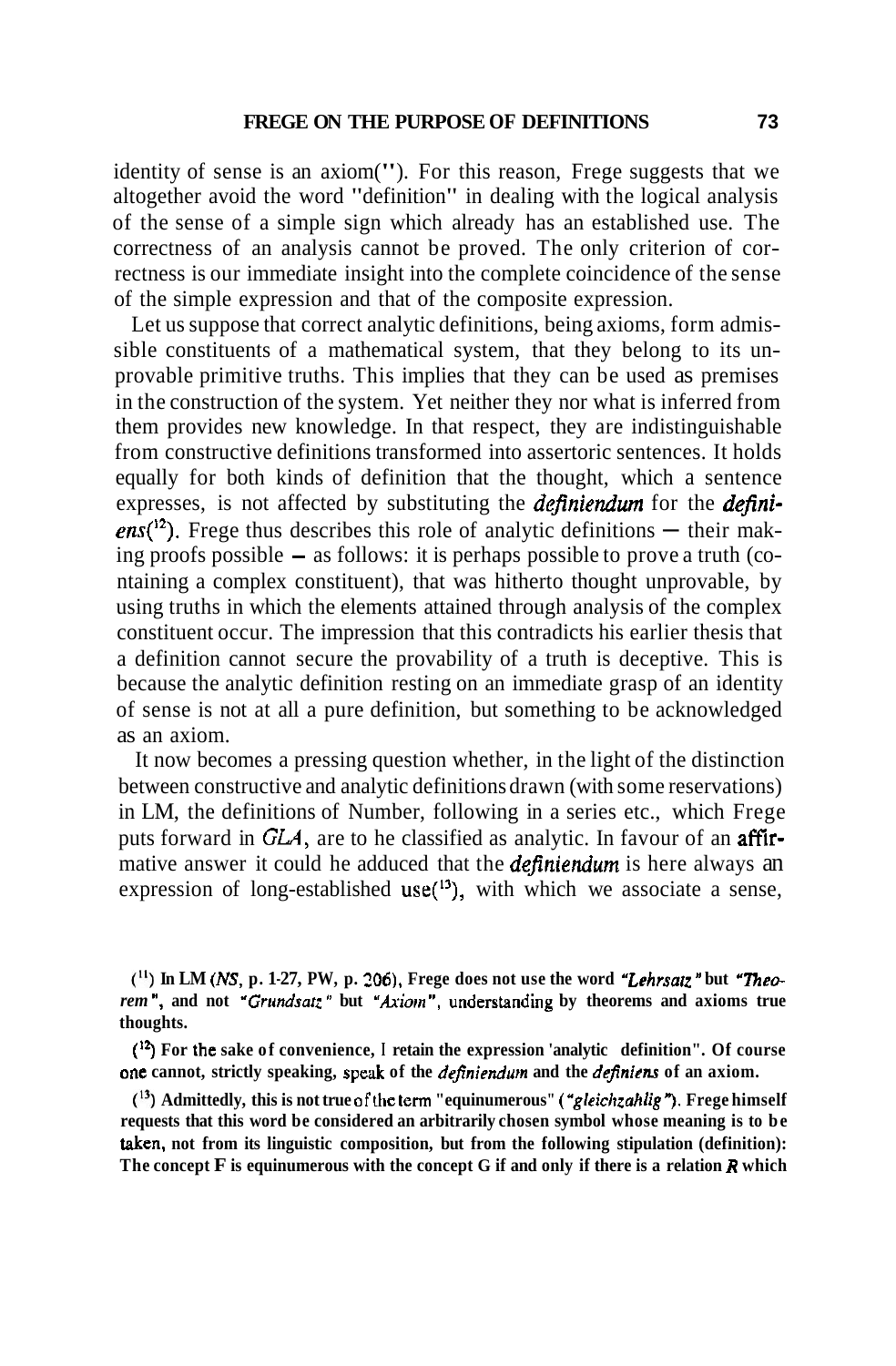albeit perhaps a rather vague one. Obviously, these definitions are not a matter of free, arbitrary stipulation, which is an essential feature of constructive definitions. For only a sign which as yet has no sense can have a sense arbitrarily assigned to it. In the case of a successful analytic definition qua axiom there remains, as Frege emphasizes, "no room for an arbitrary stipulation, because the sign already has a sense" (NS, p. 227, PW, p. 210). Elsewhere he does, however, admit that for "reasons of expediency" $(14)$ we may be well advised to choose, in a constructive definition, an expression of long-established use instead of a completely new simple sign. Yet, also here we need to treat the chosen sign as if it were entirely new and had no sense prior to the definition. Frege writes:

We must therefore explain that the sense in which this sign was used before the new system was constructed is no longer of any concern to us, that its sense is to be understood purely from the constructive definition we have given. In constructing the new system we can take no account, logically speaking, of anything in mathematics that existed prior to the system. Everything has to be made anew from the ground up. Even anything that we may have accomplished by our analytical activities is to be regarded only as preparatory work which does not itself make any appearance in the new system itself (NS, p. **228,** PW, p. 211; cf. KS, p. 290, CP, pp. 302f).

I do not find this standpoint quite convincing, especially since Frege does not specify what exactly he has in mind when speaking of "reasons of expediency" nor clarifies this by example. I shall, however, leave possible scruples aside in order to focus my attention again on the issue concerning the status of the definitions set up in **GLA.** 

Both, Dummett and Resnik, are inclined to think that Frege's definitions in GLA are analytic<sup>(15</sup>). According to Resnik, the explicit definition of Number "The Number which belongs to the concept  $\overline{F}$  is the extension of

**correlates on-to-one the objects falling under F with the objects falling under G. In symbols**  *("E"* **is to abbreviate 'equinumerous"):** 

 $E_r(F(x), G(x)) := \exists R(\forall x (F(x) \leq \exists y (R(x,y) \land G(y))) \land \forall y (G(y) \leq \exists x (R(x,y) \land F(x))) \land$ **VxvyVz**(( $R(x,y)$  **A**  $R(x,z)$  **3**  $y = z$ ) **A**  $(R,(x,z)$  **A**  $R(y,z)$  **3**  $x = y)$ )). **Thus, this definition should probably not be regarded as an analytic one.** 

<sup>(14</sup>) The word used by Frege is "Zweckmäßigkeitsgründe".

**(IJ) Dummett** [1981], **pp. 251 f,** 339 **and Reznik** [1980], **pp.** 181, 183, 185.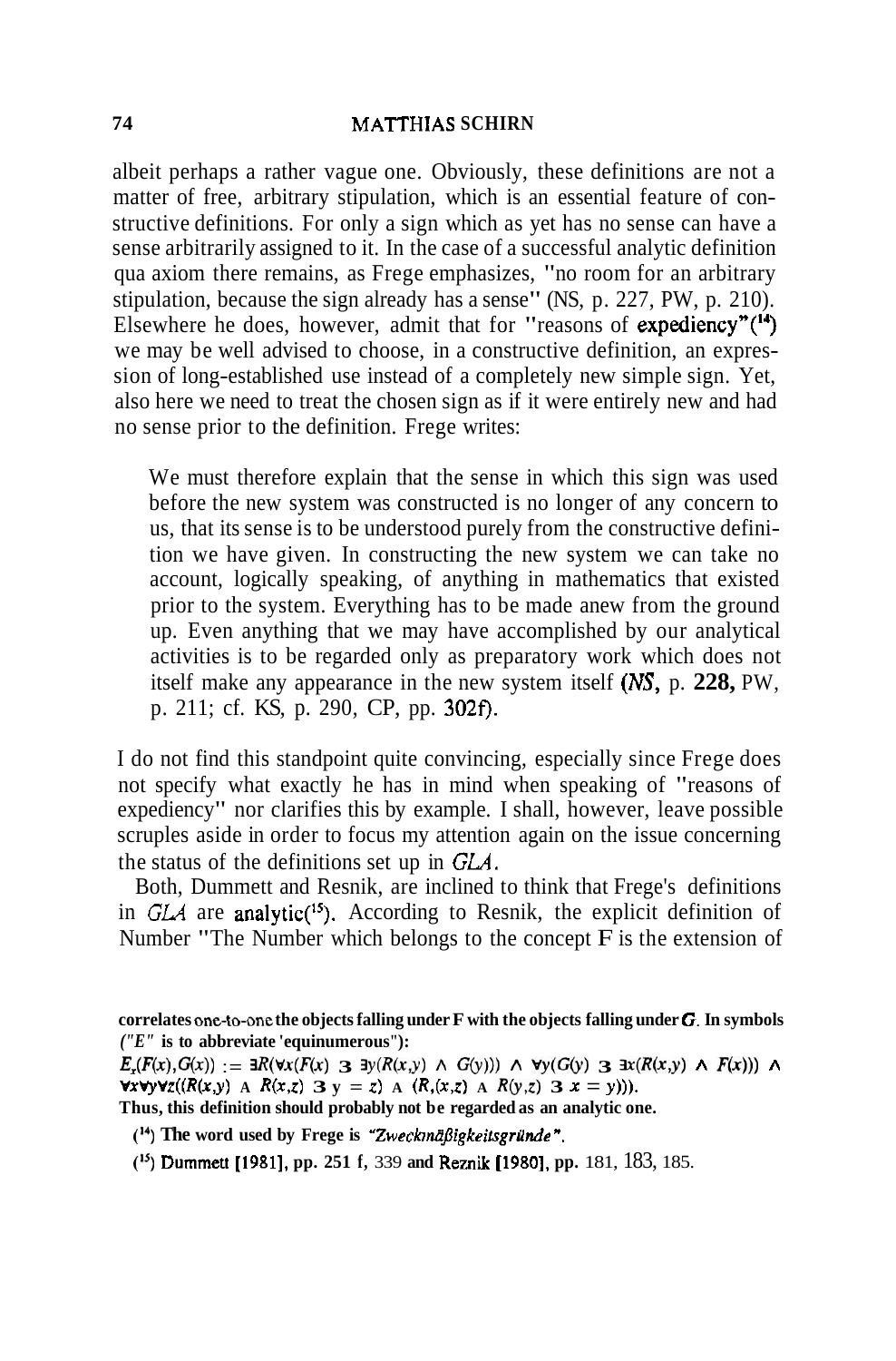the concept equinumerous *with the* concept  $\mathbf{F}^{\prime\prime}$  (GLA, FA, § 68) is a result of an analysis of the concept of number. Frege supposes, Resnik further thinks, that anyone who takes care to follow his analysis will understand that it only renders explicit what was already implicitly present in our concept of number. The first claim is correct. Frege's definition of Number as an equivalence class of the equivalence relation of equinumerosity is in fact the result of a logical investigation of number statements and of the concept of number, despite the fact that extensions of concepts are introduced rather abruptly( $^{16}$ ). The second assertion is, however, open to question. I do not think it is justified to interpret Frege as intending his definition of Number as an explanation of our intuitive, pre-theoretical understanding of the concept of number. Surely, not everybody would agree that Frege's definition does capture our intuitive understanding of that concept, whatever such understanding may be. And certainly, the majority of mathematicians contemporary to Frege would not have granted his having sufficiently made out the claim that his definition provides an adequate explication of our intuitive grasp of the concept of number. So much, at least, is clear: in his repeated methodological criticism of the doctrines held by contemporary mathematicians, Frege complains that not even a minimal degree of agreement exists about the nature of the most fundamental concepts of arithmetic. This is most striking in the case of the concept of number.

How little value is commonly placed on sense and definitions can be seen from the sharply contlicting accounts that mathematicians give of what number is. (We are speaking here of the natural numbers.) Weierstrass says "Number is a series of things of the same kind". Another says that certain conventional shapes produced by writing, such as 2 and **3,** are numbers. A third is of the opinion: if I hear a clock strike three I see nothing in this of what three is. Therefore it cannot be anything visible. [...I Obviously each of these attaches a different sense to the word "number". So the arithmetics of these three mathematicians must be quite different.  $[\cdot,\cdot]$  Or is it not the explanation rather that we have really to do with the same science; that this man does attach the same sense to the word "number" as that man, only he does not manage to get hold of it properly? Perhaps the sense appears to both in such a haze that when they make to get hold of it, they miss it. (NS, pp. **232-4,** PW,

**(I6) See Schirn** 119831, **where the difficulties which Frege encounters through his intmduction of extensions of concepts in** *GLA* **are treated extensively.**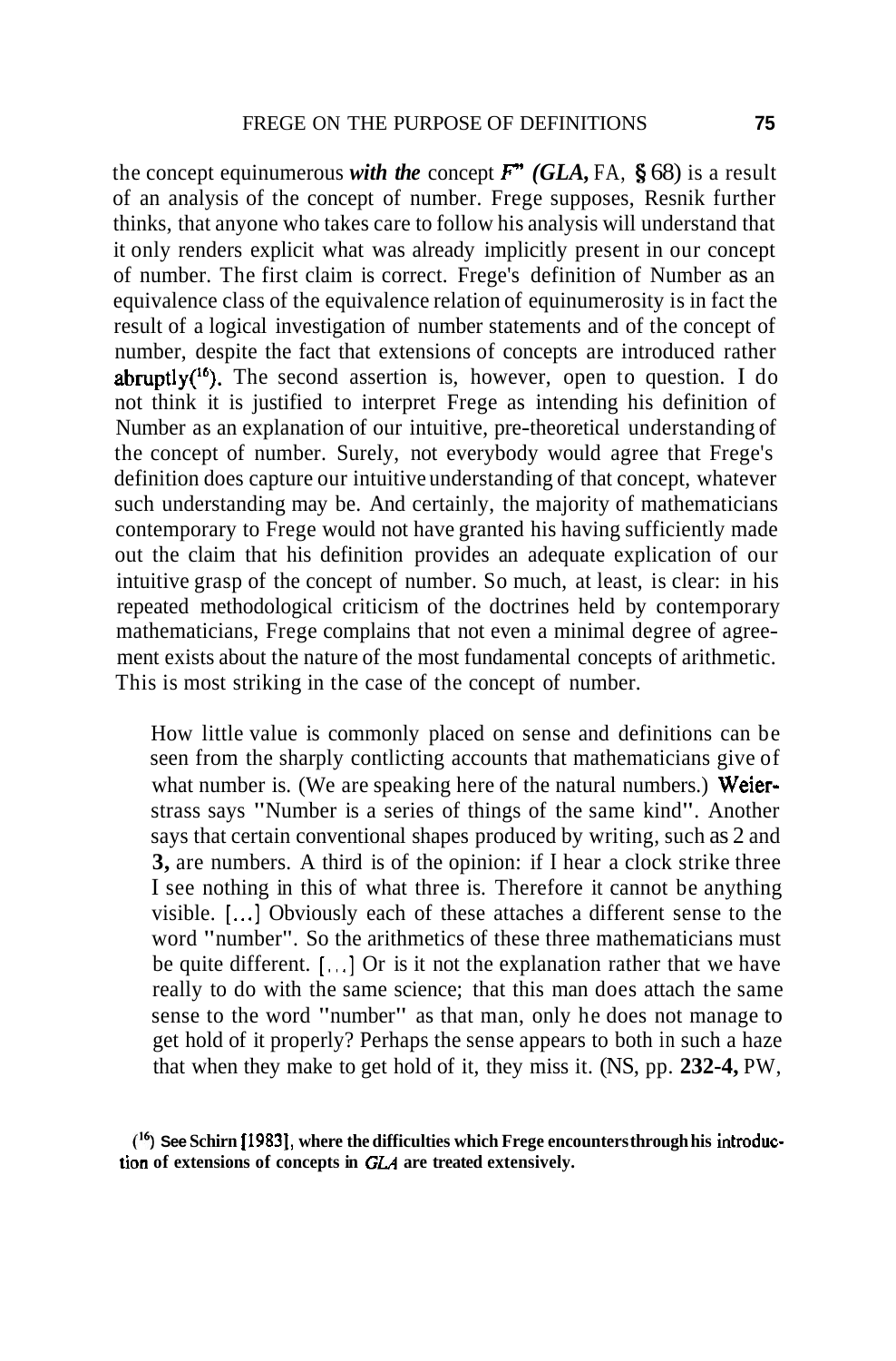215-7; see also NS, pp. 239 ff, 80 ff, **PW,** pp. 221 **ff,** 72 **W,** GLA, FA, part 11)

It is thus plausible to see Frege as intending his explicit definition of Number as a precise characterization of the sense of a familiar simple expression, which usually is not clearly grasped, "hut whose outlines are confused as if we saw it through a mist" (NS, p. 228,  $PW, p.$  211)( $^{17}$ ). He does, however, make the questionable assumption here that the sense of the expression "extension of a concept"  $-$  which forms a part of the *definiens*  $-$  is completely known (cf. GLA, FA, pp. 80n, 117). Now, according to Frege's line of argument in LM, we are justified in presenting an analysis of the sense of a simple expression into simpler components as correct only if the identity of that sense with the sense of the complex expression representing the analysis is self-evident. An analytic definition can thus only be said to be successful when it is to be acknowledged as an *axiom*. In the case of Frege's definition of Number, if taken to be analytic, this condition is not satisfied. Frege himself says: "That this definition is correct will perhaps be hardly evident at first" (GLA, FA, p. 80). The identity of sense in question can only be self-evident if the sense of the simple expression (of the *definien*dum) is clearly grasped. Frege seems to confirm this when he explains: "How is it possible, one may ask, that it should be doubtful whether a simple sign has the same sense as the complex expression if we know not only the sense of the simple sign, but can recognize the sense of the complex one from the way it is put together? The fact is that if we really do have a clear grasp of the sense of the simple sign, then if cannot he doubtful whether it agrees with the sense of the complex expression" (NS, p. 228, **PW,**  $\bf{p}$ . 211). If the identity of sense is questionable although we can derive the sense of the complex sign from its composition  $-$  and in his explicit definition of Number Frege presupposes that we do know the sense of the *definiens* in virtue of our grasp of the senses of its parts and the manner these are combined to form the *definiens*  $-$ , then this can only be due to the sense of the simple expression not being clearly grasped. In that case,

<sup>(&</sup>quot;) **Understanding the definition in this way, is similar to regarding it as an explication in Carnap's sense. An explication of a concept serves to render more precise a predicate of natural language, whose meaning (sense) is not sharp or unambiguous, so that it can be used in an exact theory. This process of semantic specification and refinement is dependent on**  part of theoriginal meaning of the predicatestunding in need of explication. Hence, it cannot **be viewed as an arbitrary stipulation of meaning.**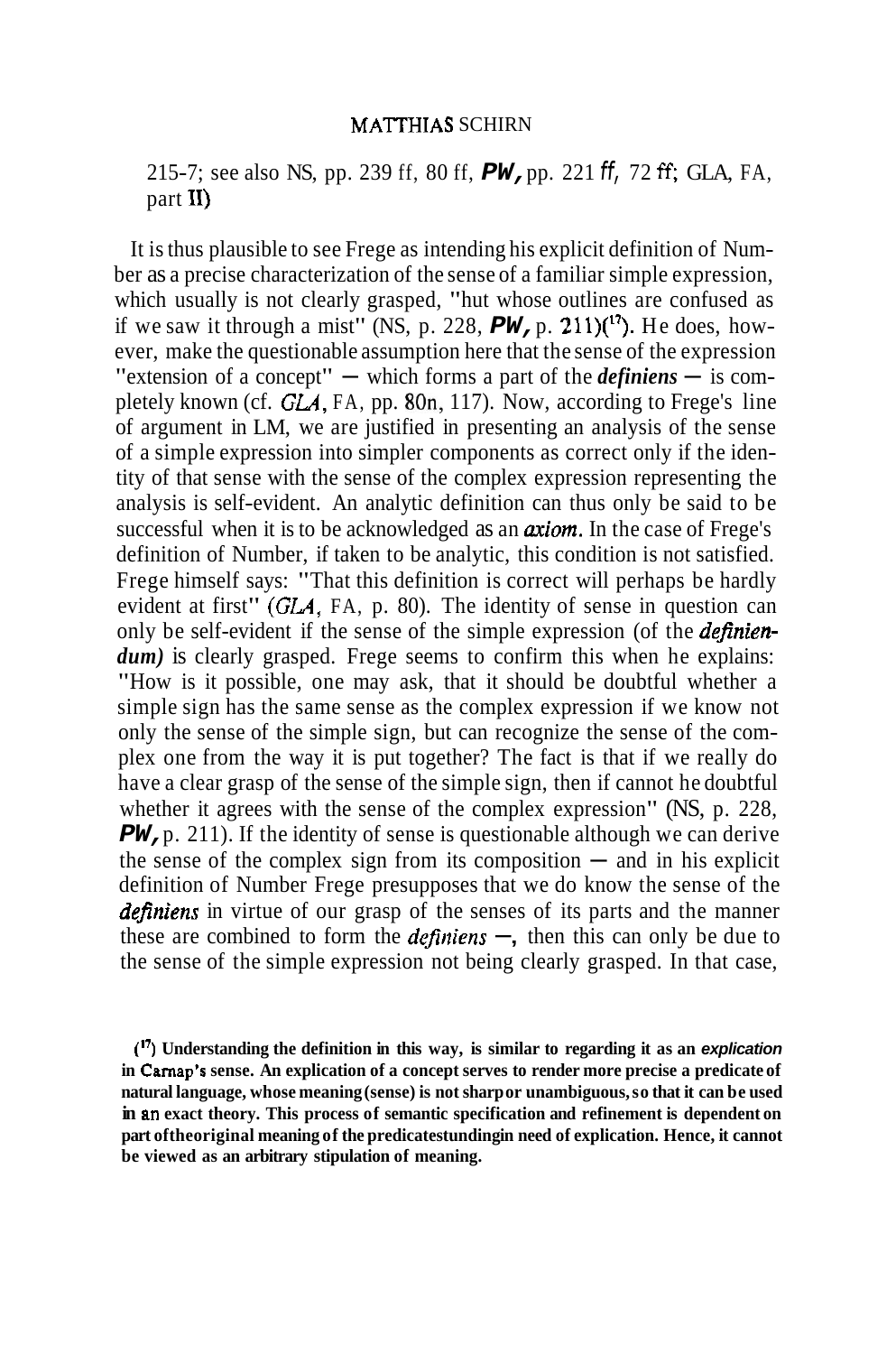the logical analysis will consist in working out clearly the sense of the simple expression. However, Frege does not regard the analytical activity as belonging to the construction of the system but as something preceding it. Before embarking on the construction of the system the signs to be used must have an unambiguous sense, so far as they do not acquire one in the system itself through constructive definitions.

In GU, Frege does not strive for a systematic construction of arithmetic but confines himself to an informal reconstruction of the outlines of that science. The investigation is carried out within the framework of natural language and employs only a few technical devices. In the context of the intended gapless execution of the logicist programme in Begriffsschrift, it is certainly not meant to be anything but preparatory work. Also from this perspective, the definition of Number as well as the other definitions put forward in  $GLA<sup>18</sup>$  cannot be assigned the status of constructive definitions. For, on Frege's view, constructive definitions in a strict sense are only possible within the framework of a scientific system developed according to stringent rules. Strictly speaking, expressions of natural language already in possession of a sense are not, Frege thinks, to be used in a constructive definition. In GGA, he adheres basically to the definition of Number set up in GU. However, it is now treated as an arbitrary stipulation: a new simple sign of Begriffsschrift takes the place of a complex sign of Begriffsschrift; the latter is correctly formed out of primitive names and names already defined and its sense results from its composition. By means of a constructive definition the simple expression (function-name) " $N\xi$ " hitherto lacking a sense and a reference acquires the sense and the reference of the complex expression (cf. GGA I, **BLA**, §§ 38-40).

Let me end by considering Frege's proposed method of replacing the logical analysis of the sense of a sign of long-established use by a definition proper, when the correctness of the analysis is not immediately obvious (cf. **NS,** p. 227, PW, p. 210). Suppose that *"A"* is the simple sign already in use, whose sense we have tried to analyze by constructing the complex expression *"O"* as a representation of that analysis. Since we are not certain whether the sense of  $"Q"$ , which results from its composition, coincides with that of *"A",* we cannot treat "Q" as replaceable by *"A".* Thus the logical analysis does not provide an axiom. If we want to set up a definition proper we are not entitled to use the sign *"A"* - already in possession of

(<sup>18</sup>) Perhaps with the exception of the definition of equinumerosity.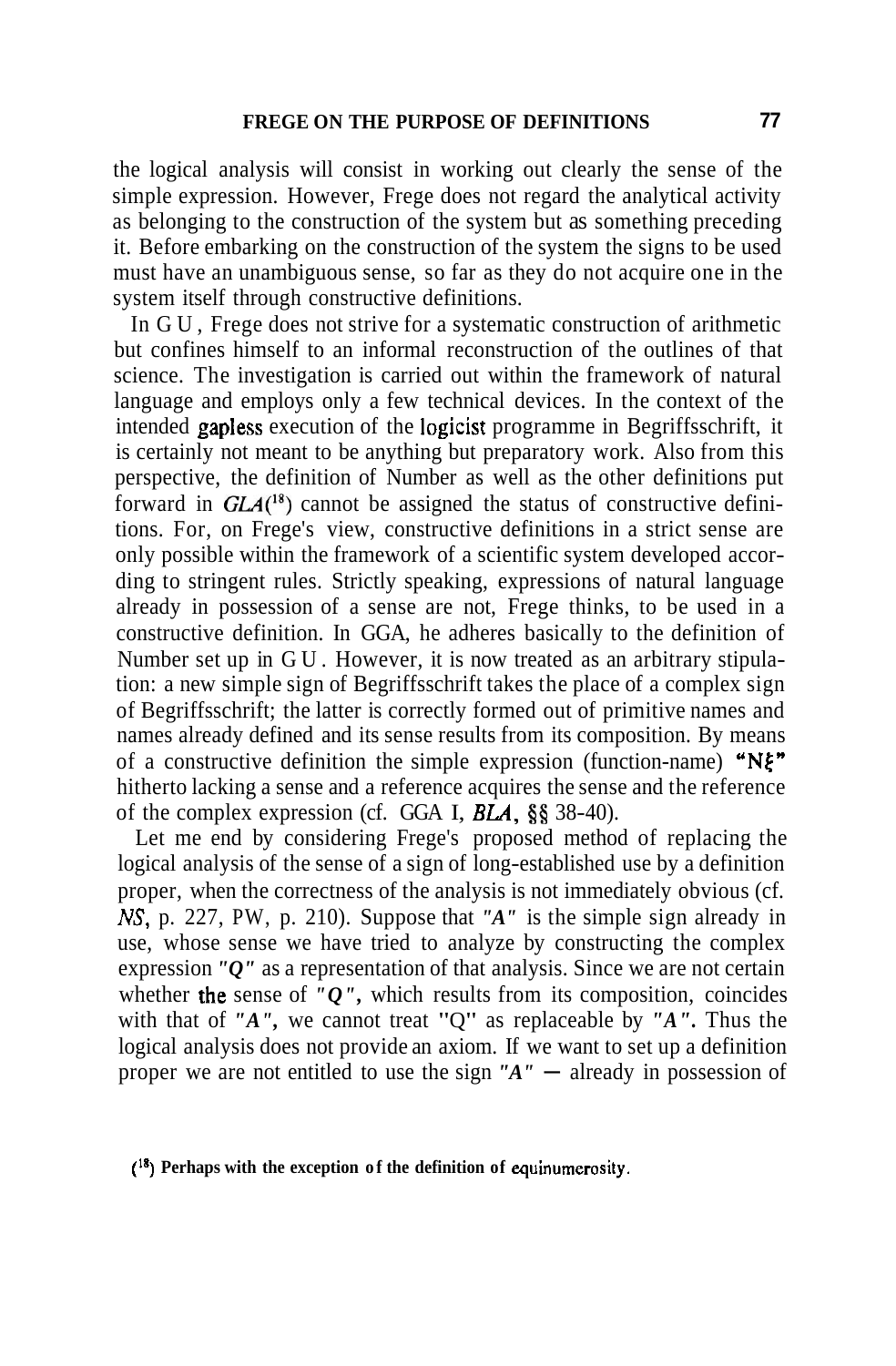a sense and perhaps also of blurred boundaries. Instead we must choose a new simple sign *"B",* say, which hitherto had no sense. We now confer the sense of *"Q"* on *"B"* and in this way set up a constructive definition. For *"B"* was introduced as a short-hand expression to replace **"Q"** and thus acquired a sense by arbitrary fiat. Frege maintains that by constructing the system anew from the ground up, using *"A"* but not *"B",* we can entirely bypass the question of whether "A" and *'B"* have the same sense.

The advantage of Frege's proposed transition from a (tentative) logical analysis of the sense of **"A"** to a constructive definition reached by substituting *"B"* for *"A"* presumably is to consist in the following: since *"Q",*  which originally represented a logical analysis and later a logical construction, is now replaceable by *"B"* everywhere in the system, the practical purpose of abbreviating and simplifying is fulfilled. In this sense, the analytical activity preceding a constructive definition proves useful, although it does not appear in the system itself. For, in the constructive definition, the complex expression "Q" obtained through analysis occurs as *defniens.* The method suggested by Frege does, however, pose a problem. Generally, socalled analytic definitions deal with natural language expressions of longestablished use. Hence, the composite expression "Q" formed through anal-<br>ysis of the sense of "A" — unfortunately, Frege offers not a single example ysis of the sense of " $A$ " — unfortunately, Frege offers not a single example — would presumably have to consist of natural language expressions. Yet, the transition from the tentative analytic definition of "A" to a constructive definition is possible only by substituting a new expression of a given symbolic language, which hitherto had no sense, for the natural language expression  $A''({}^{19})$ . We would then he faced with a constructive definition in which a symbolic language expression occurs as *definiendum* and a natural language expression as *definiens.* However, the natural language expression "Q" was not allowed to appear in the system at all, but had to be replaced by a synonymous symbolic language expression, which is formed out of primitive expressions or already defined expressions according to the formation rules of the system. Facing this predicament, it is hardly possible to avoid the impression that Frege did not attain full clarity of the method proposed in **LM** and which I described above.

Universitat Miinchen

('4 **It would, I believe, make little sense to substitute, for instance, 'bazet" for 'Number" in a constructive definition.**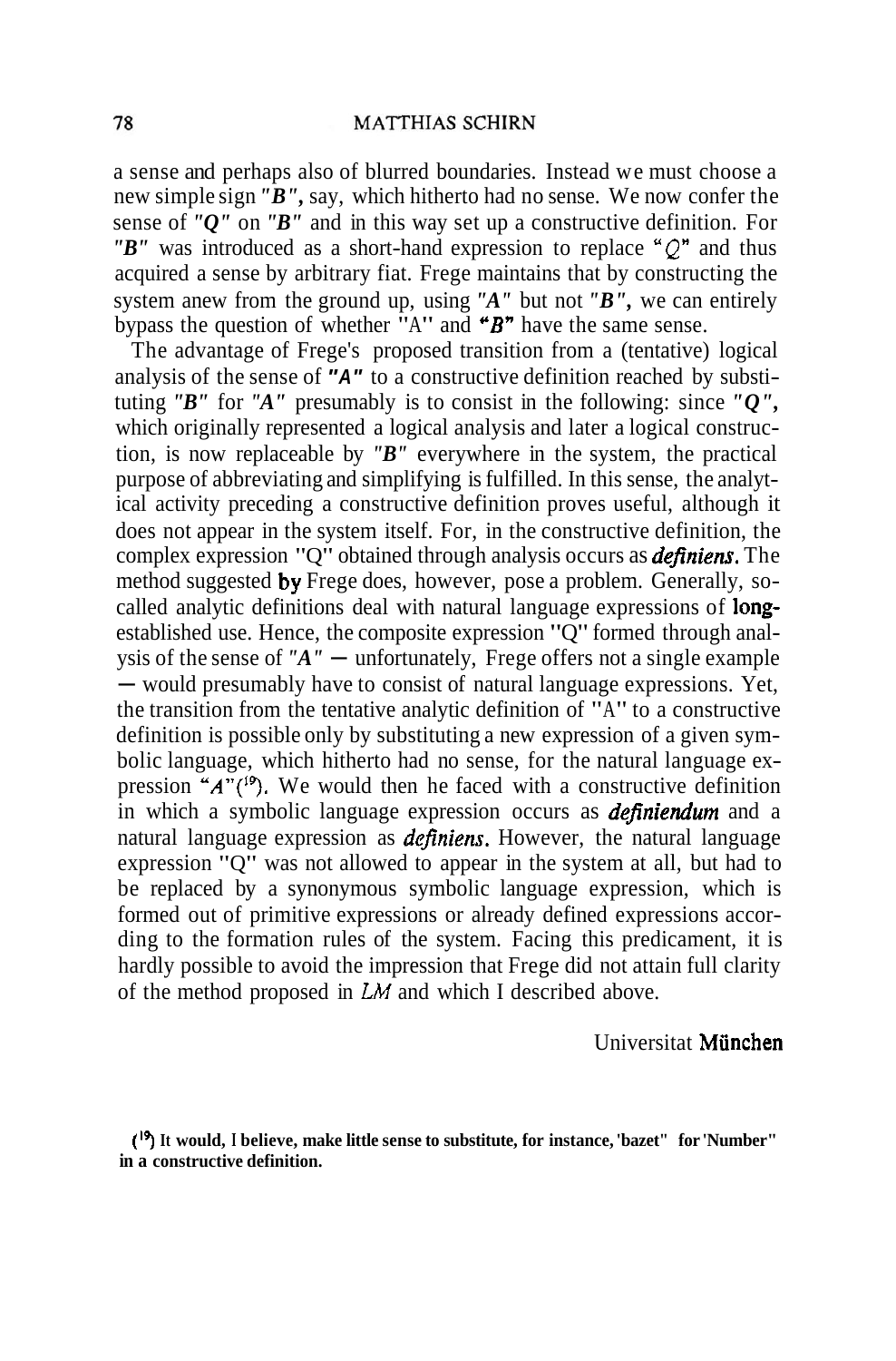### **REFERENCES**

I use the following abbreviations for references to Frege's works:

- *BLA: The Basis Laws of Arithmetic. Exposition of the System, trans. and* ed. M. Furth (Berkeley and Los Angeles, 1964).
- *BRL:* "Booles rechnende Logik und die Begriffsschrift", in *NS*, pp. 9-52, trans. in *PW,* pp. 9-46.
- *BS: Begriffsschrift, eine der arithmetischen nachgebildeten Formelsprache des reinen Denkens* (Halle s.S., 1879), reprinted in **G.**  Frege, Begriffsschrift und andere Aufsätze ed. *I. Angelelli* (Hildesheim and Darmstadt, 1964).
- *CN:* Conceptual notation and related articles, trans. and ed. T.W. Bynum (Oxford, 1972).
- *CP: Collected Papers on Mathematics. Logic, and Philosophy,* **ed.** *B.*  McGuinness, trans. M. Black *et al.* (Oxford, 1984).
- *FA: The Foundations of Arithmetic. A logico-mathematical enquiry into the concept of number,* trans. J.L. Austin (Oxford, 1950, 1953).
- *GGA: Grundgeserze der Arithmetik. Begriffsschrifllich abgeleitet,* vol. *<sup>I</sup>* (Jena, 1893), vol. **I1** (Jena, 1903), reprinted Darmstadt and Hildesheim, 1962.
- *GLA: Die Grundlagen der Arithmetik. Eine logisch mathematische Unter*suchung Uber den Begriff der Zahl (Breslau, 1884), reprinted Darmstadt and Hildesheim, 1961.
- *GLG:* "Uber die Grundlagen der Geometrie" (1903), I, II, in KS, pp. 262-272, trans. in *CP,* pp. 273-284; "Uber die Grundlagen der Geometrie" (1906), **1-111,** in KS, pp. 281-323, trans. in *CP,* pp. 293-340.
- *KS: Kleine Schriffen,* ed. *I.* Angelelli (Hildesheim, 1967).
- **LM:** "Logik in der Mathematik", in *NS,* pp. 219-270, trans. in *PW,*  pp. 203-250.
- *NS: Nachgelassene Schriften*, ed. H. Hermes, F. Kambartel and F. Kaulbach (Hamburg, 1969).
- *PMC: Philosophical and Mathematical Correspondence,* **ed.** *B.*  McGuinness, trans. H. Kaal (Oxford, 1980).
- *PW: Posthumous Writings,* trans. *P.* Long and R. White (Oxford, 1979).
- *WB: Wissenschaflicher Briefwechsel,* ed. G. Gabriel, H. Hermes, F. Kambartel, C. Thiel and A. Veraart (Hamburg, 1976).
- Dummett, M. [1981]: *The Interpretation of Frege's Philosophy* (London).
- Resnik, M.D. [1980]: *Frege and the Philosophy ofMathematics* (Ithaca and London).